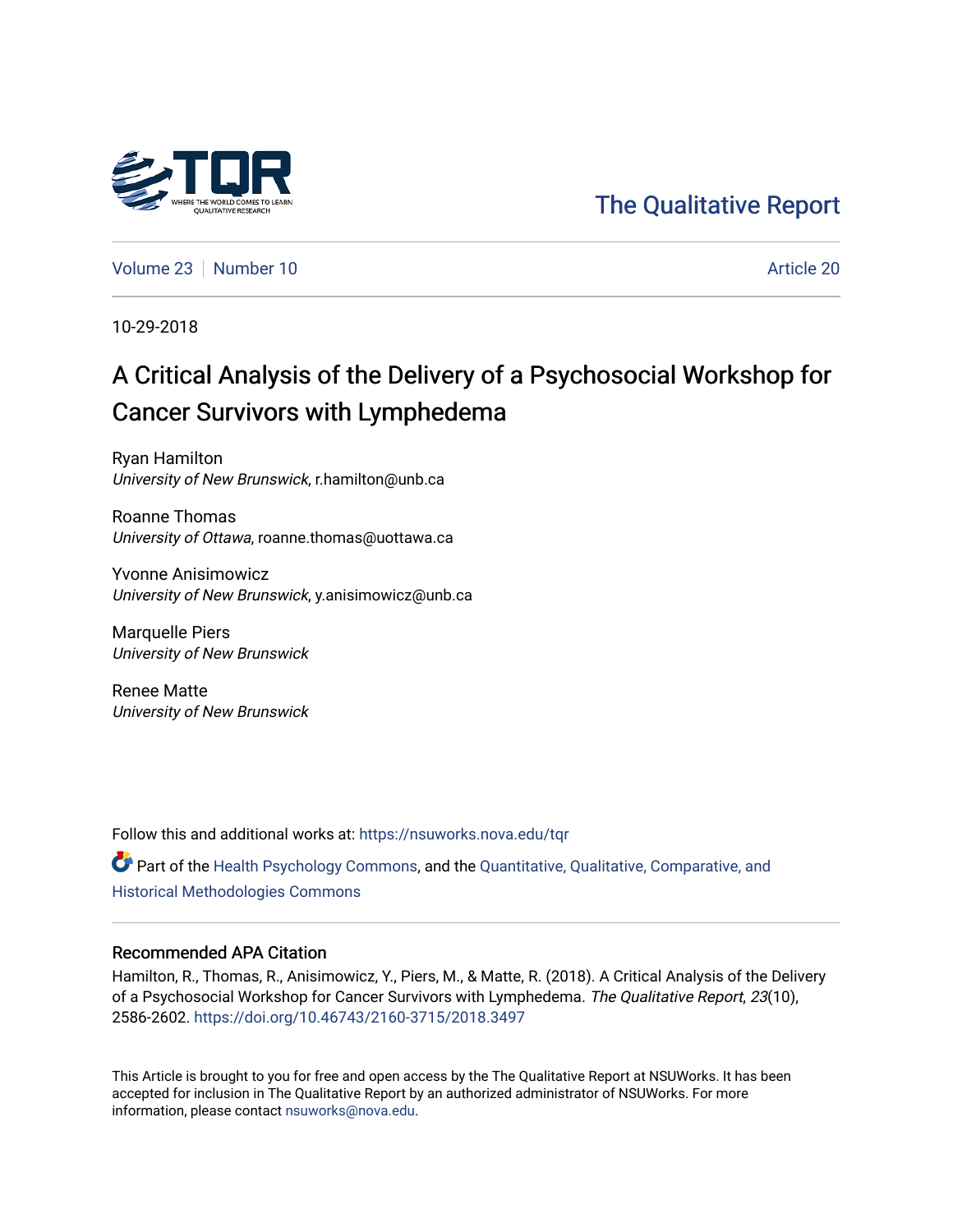# **Qualitative Research Graduate Certificate** Indulge in Culture Exclusively Online . 18 Credits **LEARN MORE**

### A Critical Analysis of the Delivery of a Psychosocial Workshop for Cancer Survivors with Lymphedema

#### Abstract

Secondary lymphedema is a chronic condition that can develop after the treatment of cancer and can often lead to negative psychological and social impairments. When dealing with chronic illness, hoping and coping are interdependent. Previous research has assessed the outcomes of workshops designed to enhance hope but has not examined the workshop itself to determine how those outcomes were achieved. This study deconstructs the Living Hopefully with Lymphedema workshop to identify (1) what aspects of the workshop facilitated or interfered with therapeutic progress, (2) key aspects of facilitation that contributed to the functioning of the workshop, and (3) how participants responded to the workshop. Two three-day workshops were attended by a total of 19 participants. All sessions were audio taped and the recordings analyzed. Theoretical coding revealed a central theme focused on the importance of a safe environment within the workshop. Facilitators and participants worked together to co-create, maintain, and protect a safe space in which to engage in therapy. Findings are discussed in relation to key aspects of facilitation and the participants' response to the workshops. Recommendations for future workshop development are presented.

#### Keywords

Cancer, Survivorship, Coping, Intervention, Workshop, Group Facilitation, Interpretive Description

#### Creative Commons License



This work is licensed under a [Creative Commons Attribution-Noncommercial-Share Alike 4.0 International](https://creativecommons.org/licenses/by-nc-sa/4.0/)  [License](https://creativecommons.org/licenses/by-nc-sa/4.0/).

#### Acknowledgements

This research was funded in part by a New Brunswick Health Research Foundation Bridge Grant. This research was undertaken, in part, thanks to funding from the Canada Research Chairs program.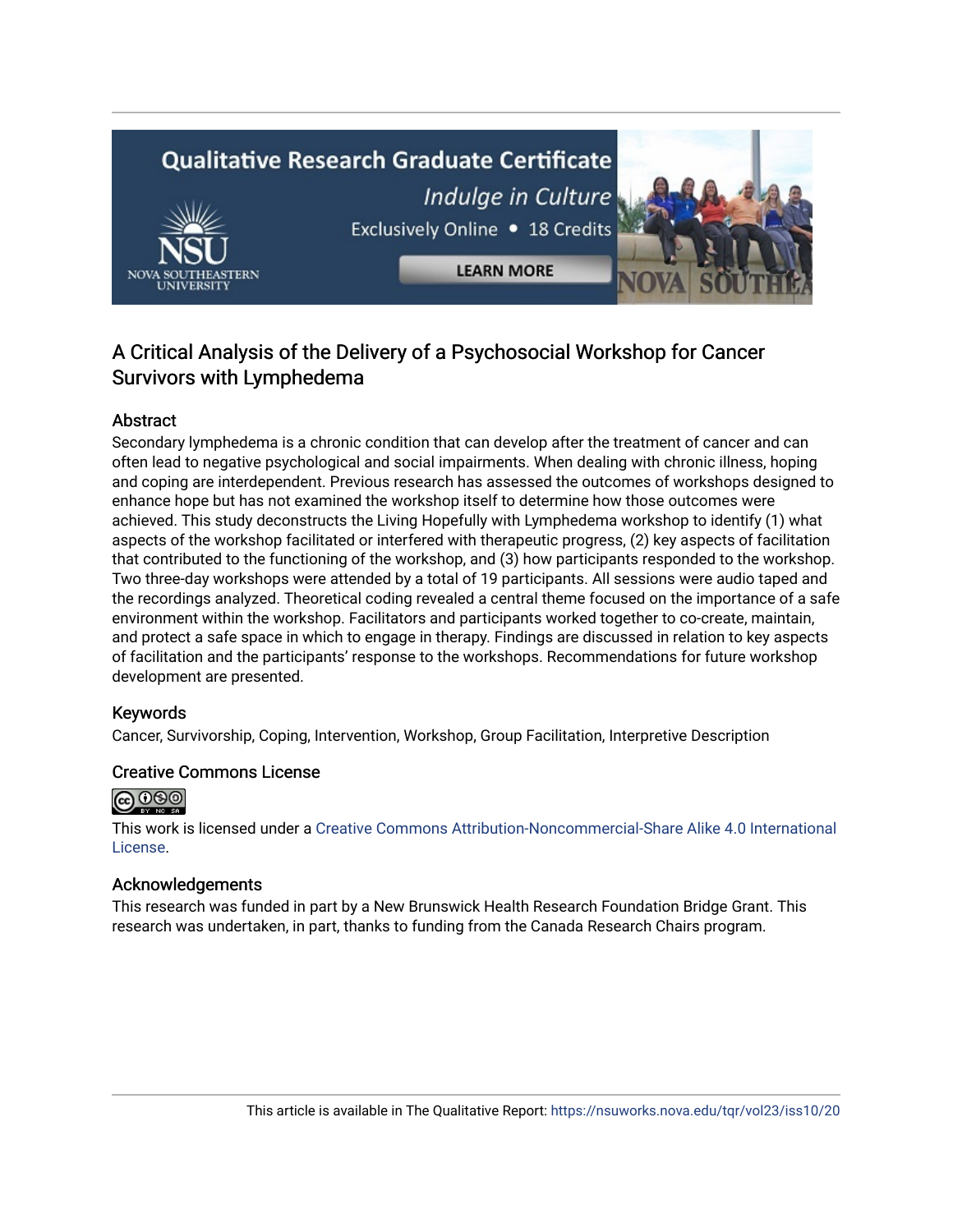

## **A Critical Analysis of the Delivery of a Psychosocial Workshop for Cancer Survivors with Lymphedema**

Ryan Hamilton University of New Brunswick, Canada

Roanne Thomas University of Ottawa, Ontario, Canada

Yvonne Anisimowicz, Marquelle Piers, and Renee Matte University of New Brunswick, Canada

*Secondary lymphedema is a chronic condition that can develop after the treatment of cancer and can often lead to negative psychological and social impairments. When dealing with chronic illness, hoping and coping are interdependent. Previous research has assessed the outcomes of workshops designed to enhance hope but has not examined the workshop itself to determine how those outcomes were achieved. This study deconstructs the Living Hopefully with Lymphedema workshop to identify (1) what aspects of the workshop facilitated or interfered with therapeutic progress, (2) key aspects of facilitation that contributed to the functioning of the workshop, and (3) how participants responded to the workshop. Two three-day workshops were attended by a total of 19 participants. All sessions were audio taped and the recordings analyzed. Theoretical coding revealed a central theme focused on the importance of a safe environment within the workshop. Facilitators and participants worked together to co-create, maintain, and protect a safe space in which to engage in therapy. Findings are discussed in relation to key aspects of facilitation and the participants' response to the workshops. Recommendations for future workshop development are presented. Keywords: Cancer, Survivorship, Coping, Intervention, Workshop, Group Facilitation, Interpretive Description*

#### **Introduction**

As survival rates increase for many forms of cancer (Canadian Cancer Society, 2015), there is a growing need to understand the experiences of cancer survivors and the many challenges and quality of life issues they may encounter. One potential complication is the development of secondary lymphedema, a chronic condition that can develop as a result of lymphatic trauma and the obstruction or disruption of the lymphatic system (Cormier et al., 2010), which can occur as a result of surgical or radiotherapeutic interventions for cancer (Rockson & Rivera, 2008). The presence of lymphedema is often accompanied by a host of social, physical, and psychological impairments; as a result individuals with lymphedema can face substantial challenges to daily life that are not always apparent, but that have a profound psychosocial impact.

Since lymphedema is a prevalent part of cancer survivorship, it is increasingly important that we understand how to cope with the consequences of lymphedema. Previous cancer survivorship research has demonstrated a relationship between coping and hope (Felder 2004; Folkman, 2010; Hamilton & Thomas, 2016). In cases of prolonged stress, such as living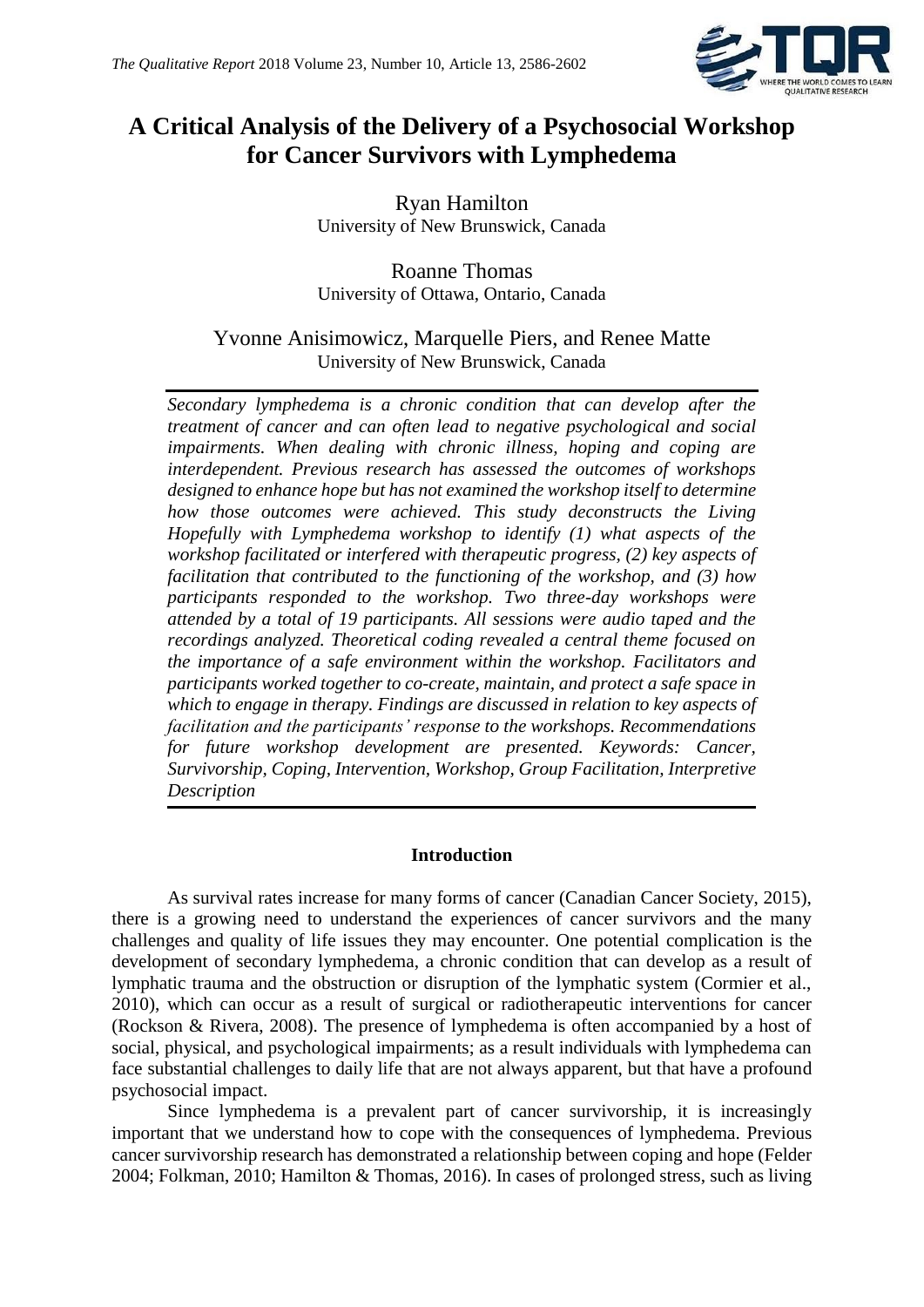with a chronic condition like lymphedema, hoping and coping work interdependently, with coping mechanisms increasing levels of hope when they are depleted, and the process of hoping providing a reason for which to engage in coping mechanisms (Folkman, 2010). Although there have been several studies analyzing the relationship between hope and cancer (Duggleby, Ghosh, Cooper, & Dwernychuk, 2013; Eliott & Olver, 2007; Felder, 2004; Folkman, 2010; Herth, 2000), little research on hope has been conducted specifically in regard to lymphedema. Hope-based intervention programs have been found to be effective in increasing hope and quality of life in individuals with a first recurrence of cancer (Herth, 2000), but little is known about how these workshops are experienced by participants, or how to create the ideal environment to maximize their potential benefits. Moreover, most research focuses on outcomes of workshops and interventions, rather than examining the process of delivery and facilitation.

The purpose of this study is to identify what elements inhibit or facilitate therapy for cancer survivors living with lymphedema by analyzing transcripts resulting from two *Living Hopefully with Lymphedema* workshops. This research will increase our understanding of how participants experience skills-building workshops and enhance our knowledge of how to construct and present workshops for the greatest therapeutic impact.

#### **Lymphedema**

As many as 30% of cancer survivors may develop lymphedema, depending on the type and location of the cancer as well as what type of treatment they underwent (Cormier et al., 2010). Cancer patients are often given little information about or preparation for the possible onset of lymphedema, as members of the medical community tend to exhibit a general lack of knowledge about the condition (Cal & Bahar, 2016; Fu & Rosedale, 2009; Maree & Beckmann, 2016). This lack of knowledge limits the mental preparation of cancer survivors for the possible lymphedema diagnosis and hinders the support they could receive from medical professionals (Fu & Rosedale, 2009; Maree & Beckmann, 2016).

Lymphedema can present multiple symptoms through the day, including continual pain and discomfort such as stabbing pain, burning, heaviness, and swelling, which can create perpetual distress and anxiety (Fu & Rosedale, 2009). Due to the dangers of infection, increased swelling, and worsening of the disorder, individuals must always be cautious of their bodies and any possible risks to which they may be exposed (Radina, 2009). This cautiousness creates a constant awareness of the disorder and the heightened potential for death from infections, as well as serving as a reminder of the cancer they endured and the possibility of recurrence (Radina, 2009). When living with lymphedema, it becomes increasingly difficult to forget or completely move on from the experience of cancer. Other qualitative studies we have conducted involving individuals living with lymphedema indicate this is in part because management is demanding, and compression garments are quite visible (Hamilton & Thomas, 2016; Thomas & Hamilton, 2014).

There are several therapeutic techniques designed to decrease pain and prevent the worsening of lymphedema (Shah & Vicini, 2011). Individuals with lymphedema often wear compression bandages or garments that provide pressure to affected limbs while mobilizing the lymph fluid and engage in therapeutic exercises that aid lymph flow through repeated contraction and relaxation of the muscles (Shah & Vicini, 2011). Complex decongestive physiotherapy (CDP) is an intensive combination therapy which, in addition to compression devices and therapeutic exercises, also includes proper skin and nail care and manual lymphatic drainage, which is often done through self-massaging at home (Karadibak, Yavuzsen, & Saydam, 2008).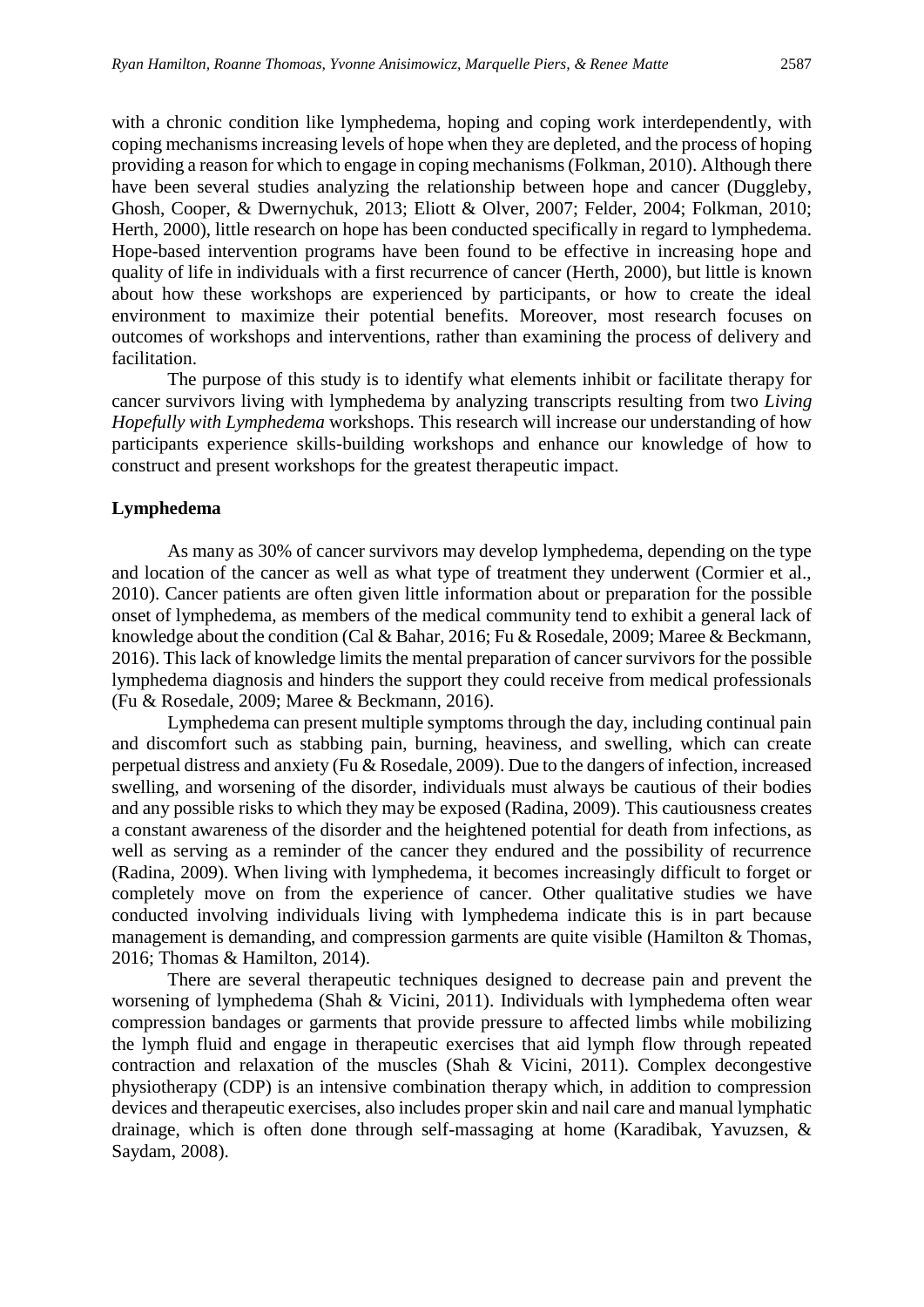Although compression garments and swollen limbs are visible indicators of the condition, the emotional and psychological consequences are often invisible. Individuals living with lymphedema may face restrictions that can limit their independence and influence their self-identity (Cal & Bahar, 2016; Thomas & Hamilton, 2014). Clothing must sometimes be chosen not as a means of self-expression but to accommodate compression garments or a swollen limb (Fu & Rosedale, 2009). Restrictions against heavy lifting and repetitive motions can limit activities in every aspect of a person's life, including recreation, career, and the tasks of daily living (Cal & Bahar, 2016; Radina & Armer, 2001; Thomas et al., 2015). Managing the symptoms of lymphedema can also be expensive and time-consuming (Fu et al., 2011; Maree & Beckmann, 2016), and can create difficulties within sexual relationships (Heppner et al., 2009; Winch et al., 2016). Overall, lymphedema can be a source of psychological distress and can have a negative impact on quality of life among cancer survivors (Chachaj et al., 2010; Teo, Fingeret, Liu, & Chang, 2016).

#### **Coping and Hope**

In instances of chronic illness, such as lymphedema, hope serves as a psychological resource that allows for coping to take place (Folkman, 2010). Hope in cancer patients has been examined (Eliott & Olver, 2007), and hope-based interventions have been successful (Duggleby et al., 2007; Herth, 2000). Work has also been done to enhance the coping skills of cancer survivors (Hamilton, Miedema, MacIntyre, & Easley, 2011).

**Coping.** Cancer survivors who have lymphedema engage in a multitude of coping strategies in order to decrease the negative psychological and social impairments resulting from their diagnosis. These strategies generally fall into two categories: problem-focused coping, which is about trying to remove or mitigate stressors, and emotion-focused coping, which is about trying to manage our response to stressors (Lazarus, 1993). Problem-focused coping strategies involve actively seeking information on the condition and the treatment options, including learning various physical strategies to manage the condition, such as engaging in self-massage (Heppner et al., 2009). Emotion-focused coping strategies include focusing on acceptance of limitations and having a positive outlook on life, finding solace in spiritual/religious activity, and being open and helping educate others about lymphedema (Heppner et al., 2009).

Research shows that several social supports and social resources can help people cope with lymphedema. Reliable support from a partner, reliable support from individuals other than a partner, and concern and support from practitioners and other health care providers are important social resources (Cal & Bahar, 2016; Heppner et al., 2009; Maree & Beckmann, 2016). An additional source of coping resources appears to be the opportunity to nurture others (Heppner et al., 2009). This can include friends and family, but also includes nurturing other cancer patients and cancer survivors through disseminating information about lymphedema. By sharing their personal experience, it is believed that others will gain knowledge on how to cope with the lymphedema diagnosis and reduce the related symptoms (Heppner et al., 2009).

**Hope.** Complementary to coping is the presence of hope. A hope to avoid exacerbating lymphedema symptoms can encourage engaging in coping activities designed to meet that hope, such as wearing compression garments (Hamilton & Thomas, 2016). Hope has been associated with increased sense of self, feelings of control, improved relationships with others, and increased quality of life (Duggleby et al., 2012). Hope is not a stable trait, however, and can be influenced by internal and external conditions (Duggleby et al., 2012; Folkman, 2010). Care providers' understanding of the role of hope in the coping process is very important, as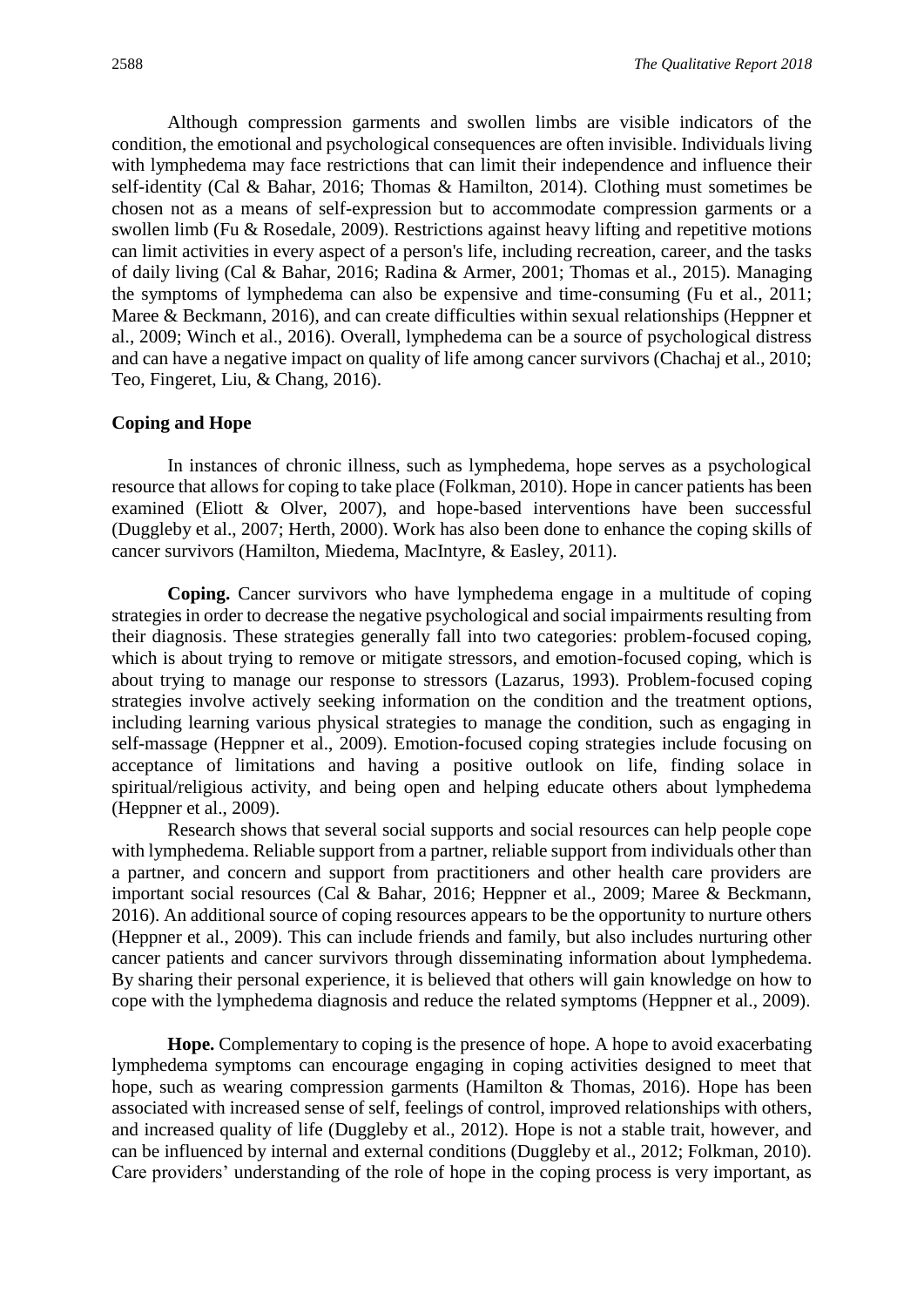cancer patients have identified that hope is often determined by the way the diagnosis and possible treatments are presented (Eliott & Olver, 2007).

Hope also involves the process of positive reappraisal in which patients with chronic conditions may acknowledge and accept that their hopes must often change (Duggleby et al., 2012). Thus, it is possible that hope could aid in the process of redefining oneself in the context of a chronic condition. For cancer survivors, their experience has already given them practice applying hope in the context of seeking a cure; cancer survivors diagnosed with lymphedema must engage in the process of renegotiating their understanding of hope, shifting their focus away from purely cure-based hopes (Hamilton & Thomas, 2016).

#### **Hope-Based Intervention**

The *Living Hopefully with Lymphedema* workshops employed in the present study were designed to foster hope and develop coping skills for cancer survivors who had been diagnosed with lymphedema. The workshop was based upon and included an expansion of Herth's Hope Intervention Program (Herth, 2000). This approach combined the hope-enhancing interventions found to be effective for cancer patients (from Herth) with the unique psychosocial needs of people with lymphedema. In sum, the workshops consisted of groupbased cognitive behavioural interventions, creative expression, hope-based intervention, introduction to occupational therapy, a session with a physiotherapist specializing in lymphedema care, mindfulness and acceptance training, and the sharing of personal stories and creative work. Participants had access to a multidisciplinary team of facilitators that included a psychologist, sociologist, occupational therapist, and physiotherapist.

According to Campbell and colleagues (2007), "understanding context is crucial not only when designing interventions but also when assessing whether an intervention that was effective in one setting might work in others" (p. 455). Although the effectiveness of hopeenhancing workshops has been evaluated (Duggleby et al., 2007), there has been little analysis into deeper aspects of intervention programs beyond outcome-based assessments. Therefore, this study will attempt to fill this gap by deconstructing the Living Hopefully with Lymphedema workshops to identify (1) what aspects of the workshops facilitated or interfered with therapeutic progress, (2) key aspects of facilitation that contributed to the functioning of the workshops, and (3) how participants responded to the workshops. Critically analyzing the workshops will provide greater knowledge on the ways to construct and present workshops more effectively and provide better experiences and outcomes for participants. Before describing the method employed in this study, it is important to describe who each of the researchers are to enable readers to reflect on how the researcher's context may have influenced the execution and analysis of this study. Ryan Hamilton is an associate professor of psychology with an extensive background in sport and exercise psychology. Ryan's research and consulting work are primarily focused on the implementation and analysis of group-mediated cognitive behavioural interventions. Roanne Thomas is a sociologist working in rehabilitation. She has been working with cancer survivors for 25 years and with people living with lymphedema for much of that time. Having worked on a number of descriptive studies, her work now focuses on exploring creative practices that may enhance well-being given the lack of psychosocial and community-based supports for those living with chronic illness. Yvonne Anisimowicz is a PhD student in experimental psychology whose research focuses on cancer survivorship. Marquelle Piers is a post-graduate student studying social work and led the coding of this project. Renee Matte is a PhD candidate in experimental psychology whose research focuses on psycho-social aspects of sport and exercise.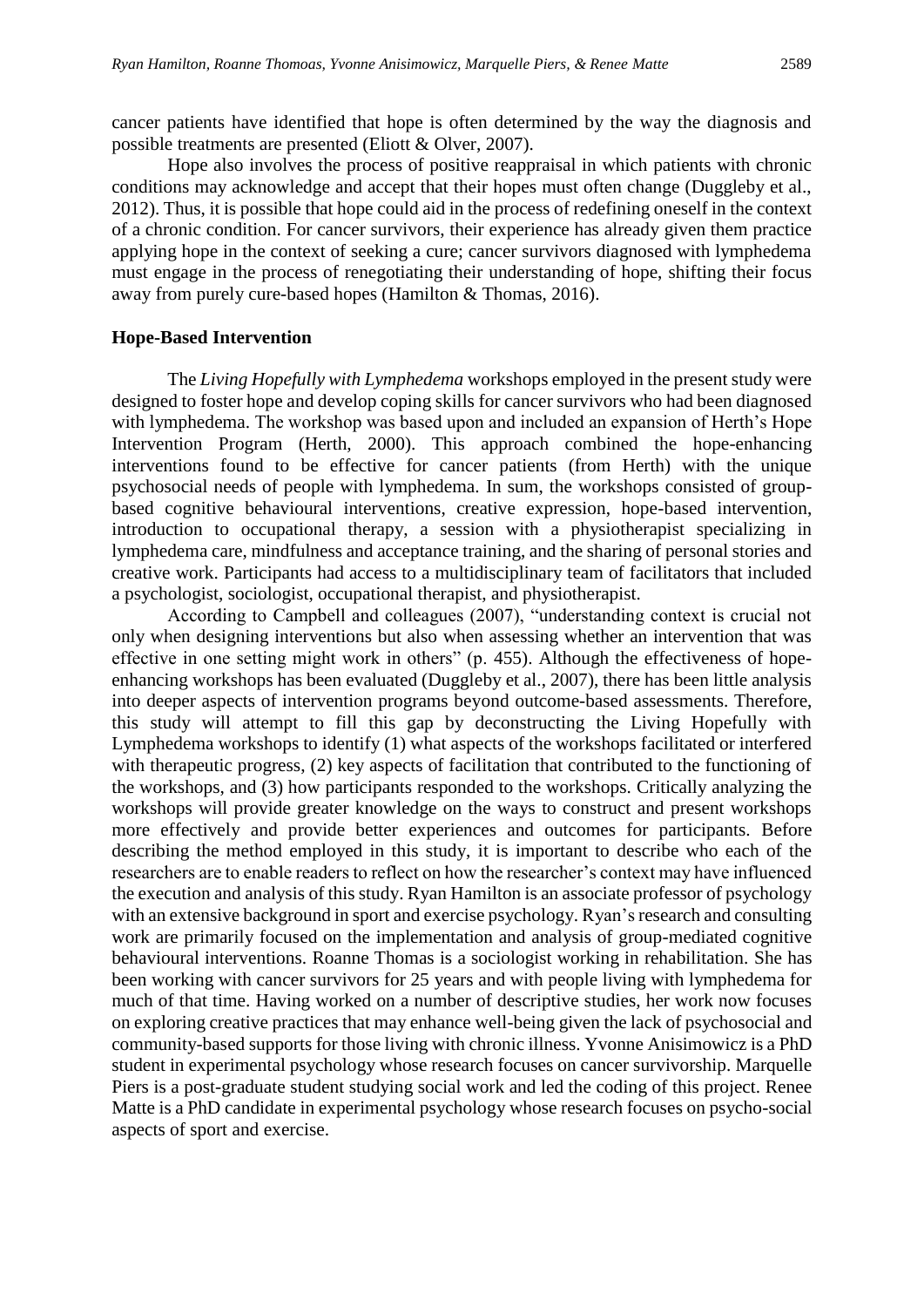#### **Method**

We used an interpretive description design for the study. With an emphasis on the intersections of context (ethnography), experience (phenomenology), and process (grounded theory), this methodology addresses the complexity associated with developing an understanding of both the outcomes and the processes of our workshops. In addition, interpretive description provides space for the integration of researchers' experience and expertise in health care to inform all phases of the research process, including analysis (Hunt, 2009). This methodology was also suited to our research as it emphasizes the application of research to practice. In the following section, we describe key aspects of the workshops, participants, data collection, and data analysis.

#### **Delivery of the Workshops**

Two separate *Living Hopefully with Lymphedema* workshops took place in the spring and fall of 2013 in Ottawa, Canada. The workshops took place over a total of three days, occurring every other Saturday at the Ottawa Regional Cancer Foundation (ORCF), a community-based centre that offers cancer survivorship wellness programs (e.g., coaching, exercise and nutrition programs) from diagnosis forward. ORCF programs and infrastructure ensure that the space is not clinical or reminiscent of a hospital setting: the ORCF space includes a conference room, lounges, a craft room, and a full kitchen, along with ample parking.

**Facilitators.** Facilitators (who included two of the researchers, RH and RT) were a practicing sport/exercise psychologist with training in group-based cognitive-behavioural techniques, a sociologist with expertise in cancer survivorship and lymphedema, an occupational therapist specializing in return-to-work issues for cancer survivors, and a physiotherapist with a private practice focused on lymphedema care. The inclusion of the two health professionals reflects the emphasis on providing local support/care in the hope intervention.

#### **Developing Complex Interventions**

The present intervention was tailored to the unique needs of cancer survivors with lymphedema. Many pedagogical approaches were used for content delivery, including group discussions, anecdotes, PowerPoint presentations, collaging and creative writing, workbook completion, and humour and self-disclosure by facilitators and participants. The major components of the workshop included: a) teaching coping skills such as relaxation, cognitive restructuring, and mindfulness; b) completing activities in being hopeful; c) creative expression (collage and creative writing); and d) building resources through presentations by a lymphedema physiotherapist and an occupational therapist.

**Participants.** The two workshops were comprised of a total of 19 participants (16 women, 3 men) with either upper or lower limb lymphedema. Several different cancer diagnoses were represented in the group, including breast, prostate, melanoma, colorectal, and lymphoma. The length of time participants had experienced lymphedema ranged from 1-21 years. Participants were recruited via online and physical advertisements at relevant online (lymphedema websites) and offline (physiotherapy clinics) locations. Participation was completely voluntary, and all aspects of the study were in compliance with ethical principles as overseen by the University of Ottawa research ethics board who granted approval for the project.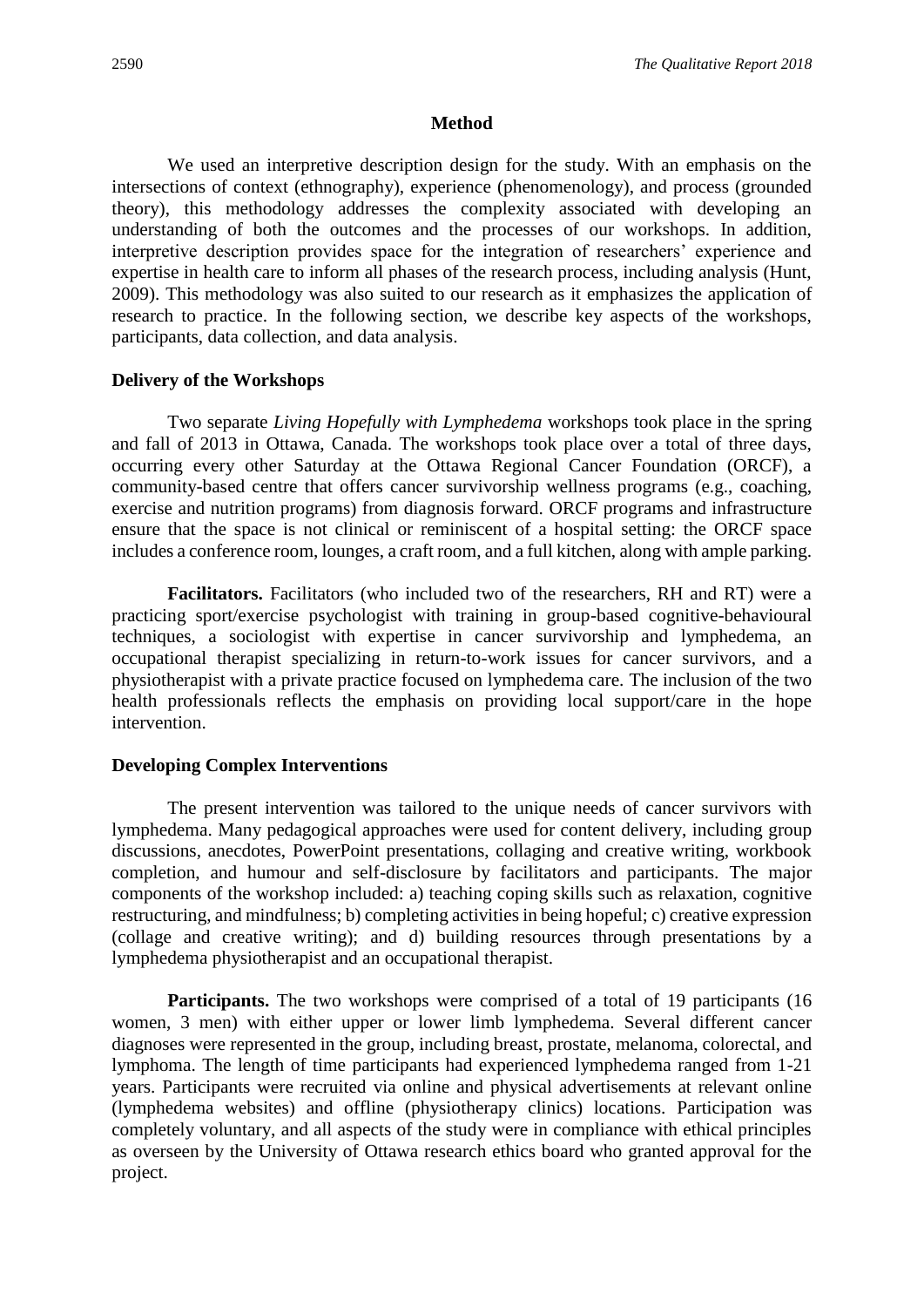#### **Data Collection and Analysis**

The workshop facilitators audio taped each 8-hour workshop session, producing 24 hours of content per workshop for a total of approximately 48 hours of recordings (workshop delivered on two occasions). All aspects of the workshops were recorded including presentations from facilitators, facilitator-led discussions, conversations during creative work, and presentations of creative work. Recording was paused during lunch to provide an "off the record" opportunity for participants to interact. A researcher who was not involved in delivering the intervention transcribed the recordings verbatim and inspected every aspect of the intervention for therapeutic moments (i.e., instances where therapy was either enhanced or hindered), with the goal of critically examining the intervention process. Simply put, our analysis involved a continual return to the key interpretive question raised by Thorne, Reimer-Kirkham, and O'Flynn-Magee (2004): "What is happening here?" During the transcription process, several rough categories emerged from the data that appeared to facilitate or interfere with the therapeutic process. A preliminary coding framework was developed within QSR NVivo 10 utilizing these categories. Each workshop was then coded line-by-line to identify codes that resonated with the workshop participants (Krippendorff, 2013). Theoretical coding was then used to help theorize how the focused codes related to one another and fit into particular themes. Upon completion of line-by-line coding, the meaning units were refined to account for any overlap that had occurred between nodes. The key meaning units were then organized in a variety of ways to represent the data effectively and identify the emergent themes upon which the units were centred. A final revision of the coding framework occurred as similar key codes were identified and organized into themes related to workshop delivery; codes that proved irrelevant to the research question and were unrepresentative of the data were discarded.

#### **Findings**

Our analysis of the workshop transcripts identified moments where therapy was enhanced or hindered. An interpretive description of the themes that emerged from theoretical coding of the therapeutic moments are presented in these findings.

#### **Therapeutic Moments**

Beyond the activities of the workshop and the skills fostered by their implementation, a central theme focused on the importance of a safe environment within the workshop became evident. The nodes were organized in terms of their relation to this safe environment and were categorized into three main themes that were classified as: (1) creating a safe space, (2) maintaining the safe space, and (3) protecting the safe space.

**1. Creating a safe space.** The creation of a safe and accepting space enabled participants to disclose personal information and respond to the therapy from a place of emotional vulnerability. A safe space is not inherent in the dynamics of a group, however, and the positive environment was not present naturally from the beginning of the workshop. Often participants enter a workshop with little knowledge as to who the facilitators or fellow participants will be, and without a clear understanding of what will be asked of them. This can lead to apprehension, reticence, or reservations when it comes to sharing deep emotional experiences. Thus, a safe space must be cultivated by the facilitators in order to overcome the apprehensions and reservations that are often transported into therapy by participants. This was evidenced in one participant's response to facilitators asking for feedback: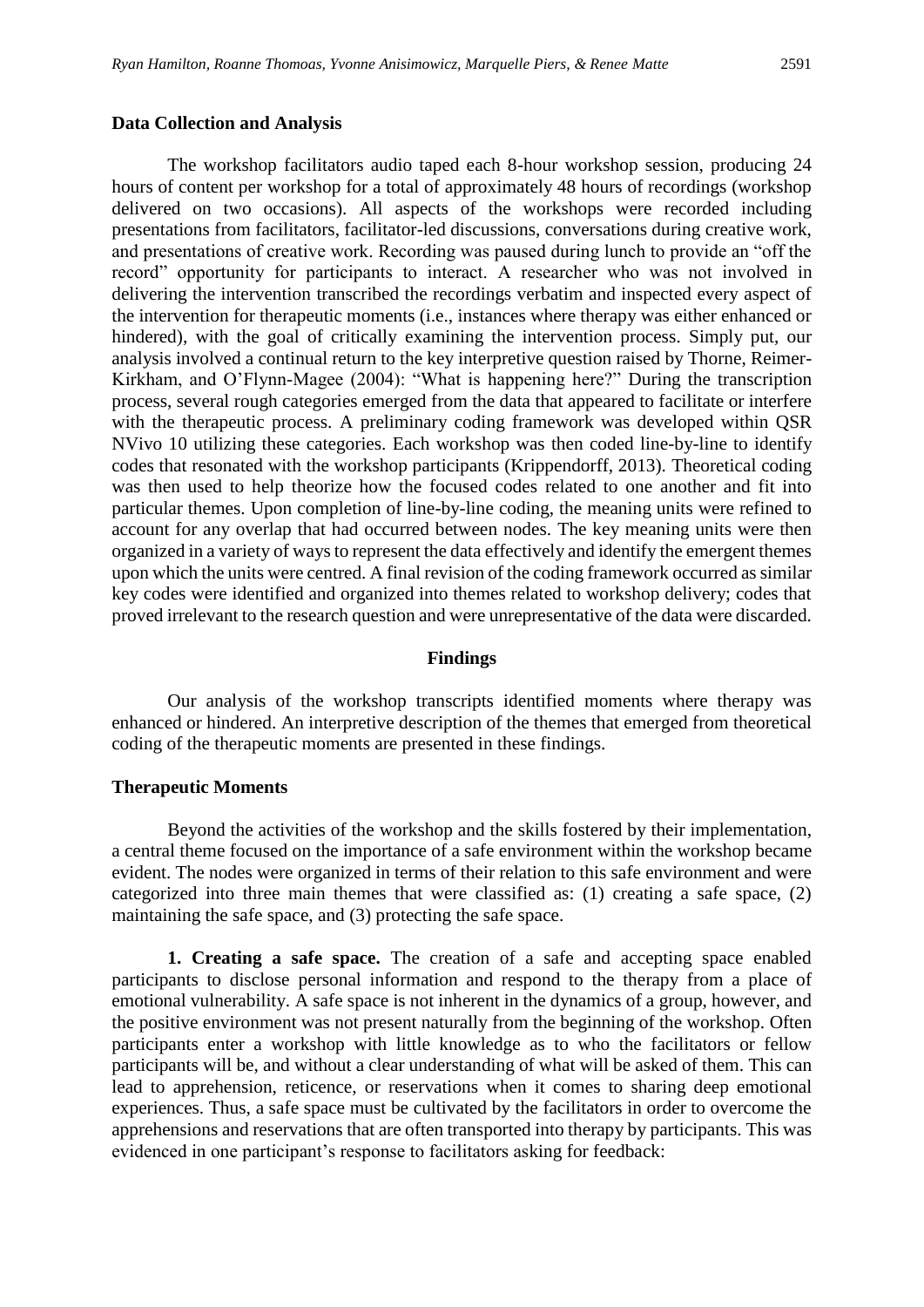You set a place for us that is open [...] and accepting and safe. [...] I think from what we said the first time, we did come with some worries or trepidations or you know, what were we going to hear, what were we going to say about ourselves, were we going to have to reveal huge things, and […] I feel as if we've all really come to reveal a lot, […] but you set the stage for that. (Female P, Spring Workshop)

The creation of the safe space was accomplished in part through the structure of the workshop and the participatory, non-didactic communication style of the facilitators. One aspect of communication that participants appreciated was the emotional stance taken by facilitators. "But you're sympathetic, not empathetic. You haven't put yourself in their [cancer survivors'] place because you haven't experienced it [cancer]." (Female P, Fall workshop)

Having multiple facilitators with different approaches was considered by participants to be a positive aspect of the workshop. One participant said:

And the two of you are so very different in your approaches to things. This is not news to either of you, and that's the funny thing is, because it worked so well and is so beneficial for facilitating for so many different people and different kinds of things. Because of that diversity that the two of you together can present. (Female P, Spring Workshop)

Differing experiences with cancer were also considered a positive aspect of the workshop. Participants indicated they felt there were some benefits of having the outside perspective of facilitators who themselves had not been diagnosed with cancer.

I think that, as a cancer survivor, I would rather have somebody who has never had cancer give me your side of life, and your side of coping skills and positive thinking. Because then it makes it more real, in life. You know? It's just another thing we have to cope with. Everybody has stuff to cope with. We all have to find the way. […] And I think if we had people [facilitators] who had cancer, we wouldn't get that perspective. (Female P, Fall Workshop)

The safe space created in the workshop was not solely the result of the facilitators' efforts, as the participants also contributed. Participants openly and warmly greeted one another, gave time for fellow participants to explore and express their thoughts and feelings, and reinforced the sharing of others as varied and distinct as it was at times. One facilitator mentioned to participants that "you also created an environment where everyone would feel safe and comfortable" (Facilitator 2, Spring Workshop). Thus, it is evident that the creation of a safe and accepting space is not inherent to the design of a workshop, but rather is co-created through the combined efforts of both the facilitators and participants.

Creating a safe space was accomplished through (a) modelling open and supportive behaviour, (b) using storytelling, humour, and self-disclosure, and (c) fostering participant engagement and connections.

*Modelling open and supportive behaviour.* One of the ways the facilitators "set the stage" for an open, accepting, and safe environment was through the ways they related to each other and to the participants, and in the way they delivered the various components of the workshops. Facilitators created an environment in which it was acceptable and encouraging for participants to express their honest opinions about their experience with the workshop: the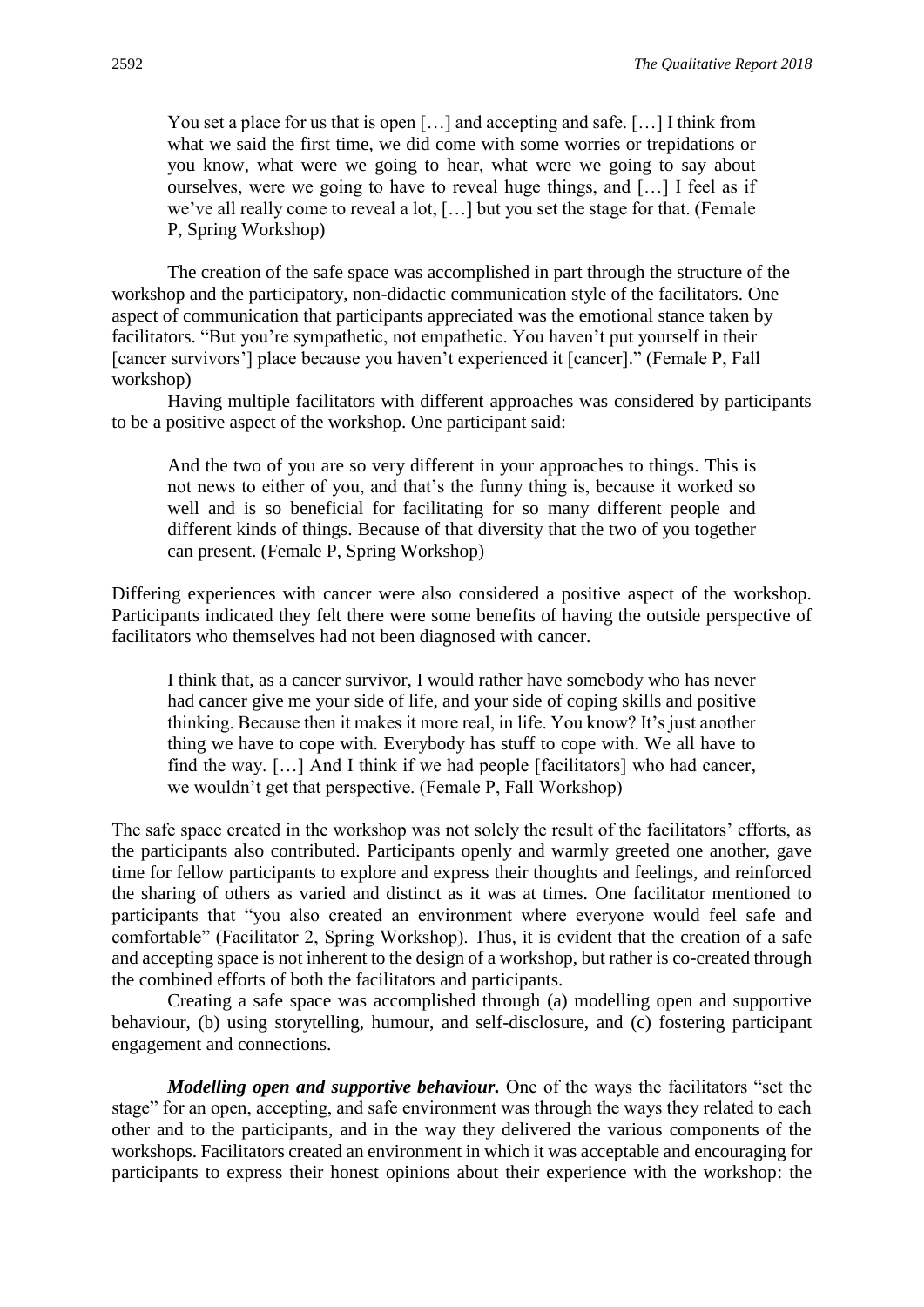material, lymphedema, and the members of the workshop. Facilitators did so by modelling this behaviour themselves. For example, when asking participants for feedback on the previous session, the facilitators stressed that any criticism, whether directed at the material or even at their own personal communication style, was welcome.

But you all don't have to say nice things about [Facilitator 1], you can say bad things [laughing]. We shared an office 10 years ago and I think there might have been a time when I threw a book at him. Yeah, he can really push your buttons sometimes. (Facilitator 2, Spring Workshop)

Participants also modelled supporting and encouraging behaviour throughout the workshops, and therefore may have been less fearful of judgement from their fellow participants if they were to disclose something personal. Instead, they were met with encouragement and praise for being honest and open. When one participant acknowledged the strain that lymphedema had placed on his relationships and the difficulties surrounding sexual intimacy, a fellow participant responded by saying, "Good for you for bringing that up! It's not always discussed" (Female P, Fall Workshop). This allowed participants to be vulnerable, as they could expect to receive the same empathy and support that they and their fellow participants had already given to others within the workshop.

*Using storytelling, humour, and self-disclosure.* The facilitators made the therapy accessible to the average individual entering a workshop by interweaving stories and personal disclosure to illustrate points and express how to apply the various interventions to everyday life. By revealing personal stories pertaining to the various intervention strategies and using humour, often aimed at their own misfortune, the facilitators also made the therapy more memorable: "The depth that he goes into, the lessons learned out of them, you remember them" (Female P, Spring Workshop). The facilitators did not focus on their own position of expertise in comparison to the rest of the room, but instead presented themselves as fellow individuals learning to hope and cope with the challenges of life.

It's your method of, teaching us by, through stories that was very commendable it's not, you didn't tell us, you showed us, which is, and you gave us examples of people in adversity and here they are surviving and accomplishing and uh, it helps us to feel we can do all of that too. I know we are trying, because we all had to try to be here at this point in time, and but it reinforces that even if we were trying thinking, forgetting or forgetting, whatever, it reinforces that you know, you can, we can, we all can. (Female P, Spring Workshop)

Storytelling not only offered new information but also offered participants the opportunity to consider known information from a different perspective. One participant noted:

You brought us information in a way that was understandable and helped us get there. And probably, I think I've certainly heard a lot of what the things that you have pointed out, but you presented them in another way. Like, similar messages, but in a very important way through the storytelling, through you know, just the way you've done it. (Female P, Spring Workshop)

As facilitators called upon participants to share examples from their own life during the workshop, participants often chose to draw upon personal experiences, sometimes becoming emotionally vulnerable, to encourage those around them and to situate their hardships and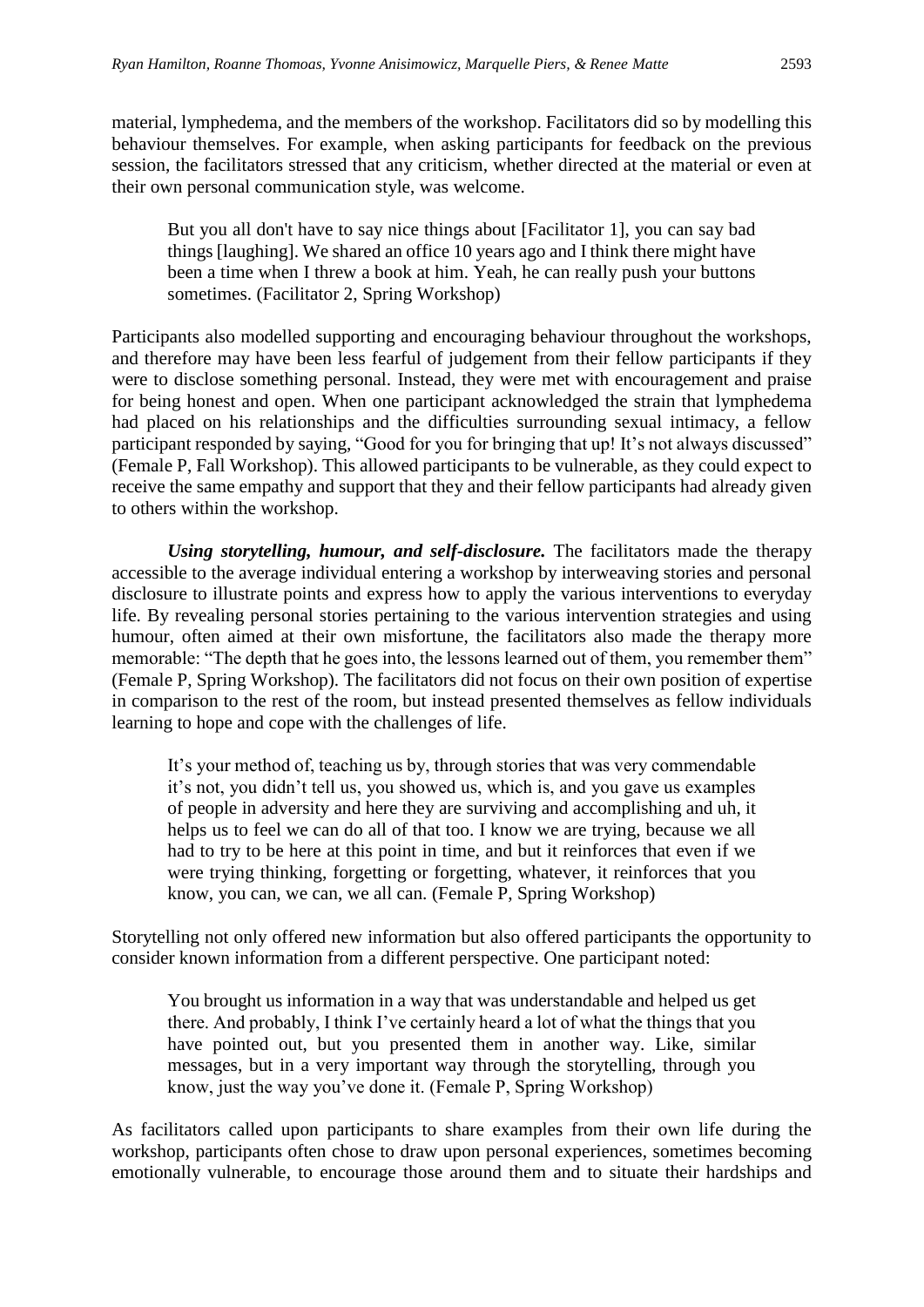experiences in the light of a greater context. Just as the facilitators used storytelling, humour, and self-disclosure to create an open and safe environment, so did the participants. Humour allowed an alternate way to frame the very serious and real consequences of cancer and lymphedema.

Swimming is no longer easy. You need another boob to put in there! You just don't go and say, "I'm going to go swimming." All of a sudden you decide to go swimming, you say, "I forgot that boob at home!" [Laughter]. (Female P, Fall Workshop)

Though this experience had impacted the participant's life and had altered her access to an activity she had previously engaged in regularly, she chose to use the experience as a way to make the other participants comfortable and to see a negative situation through a lens of humour. Using humour allowed participants to discuss very emotional topics and experiences in a different light and helped to contribute to the creation of a safe and accepting space.

*Fostering participant engagement and connections.* The facilitators ensured that participants were not passive observers and listeners in the session but instead encouraged them to contribute and interact with each other. One technique to prompt this behaviour was to invite participants to contribute responses to other participants' questions, instead of having facilitators provide an immediate response or solution. For example, when one participant asked how to hope with a terminal illness, Facilitator 1 responded by saying, "Does anyone have any experience with this? Strategies that they've used? Or do you want me to just speak to it?" (Fall Workshop) The facilitator allowed room for participants to partake in active solution engagement and provide various strategies they have learned to deal with the impairments of lymphedema. Participants were apt to pass out any tips they had learned throughout their journey or any information they believed could benefit others in the group. By allowing unstructured conversations to emerge and by focusing much of the intervention on the discussion of personal examples from the participants, the facilitators enabled participants to relate to each other in ways that drew them together through their shared personal experiences. As one participant noted: "That's the power of a session like this, […] that you're with people going through the same thing you are" (Female P, Fall Workshop).

Through the discussions prompted by the facilitators, participants shared common experiences across a wide range of topics. Sharing these common experiences normalized the various psychosocial impairments they had faced and helped create the safe space. As the workshop progressed, participants began to explain their experiences using words such as "we" when telling stories about lymphedema and the challenges they faced as a unified group of individuals with a common condition. "We've been through this. We've had a death sentence, but we survived it" (Female P, Fall Workshop).

The effectiveness of storytelling in the Living Hopefully with Lymphedema workshops supports previous findings that narrative communication can be an effective way to facilitate engagement and bonding, and help individuals find meaning in their experiences of chronic illness (Gucciardi, Jean-Pierre, Karam, & Sidani, 2016). Sharing personal experiences also did help our participants learn from each other how to manage and cope with their lymphedema, as was found by Heppner and colleagues (2009).

The existence of the safe space was vital to providing a therapeutic environment, and to the overall functioning of the workshop. The openness and supportiveness of facilitators and participants provided the foundation upon which the safe space was created. However, creating the safe space was only the beginning of the work for facilitators and a transition was evident in the codes that work also had to be done to maintain that safe space.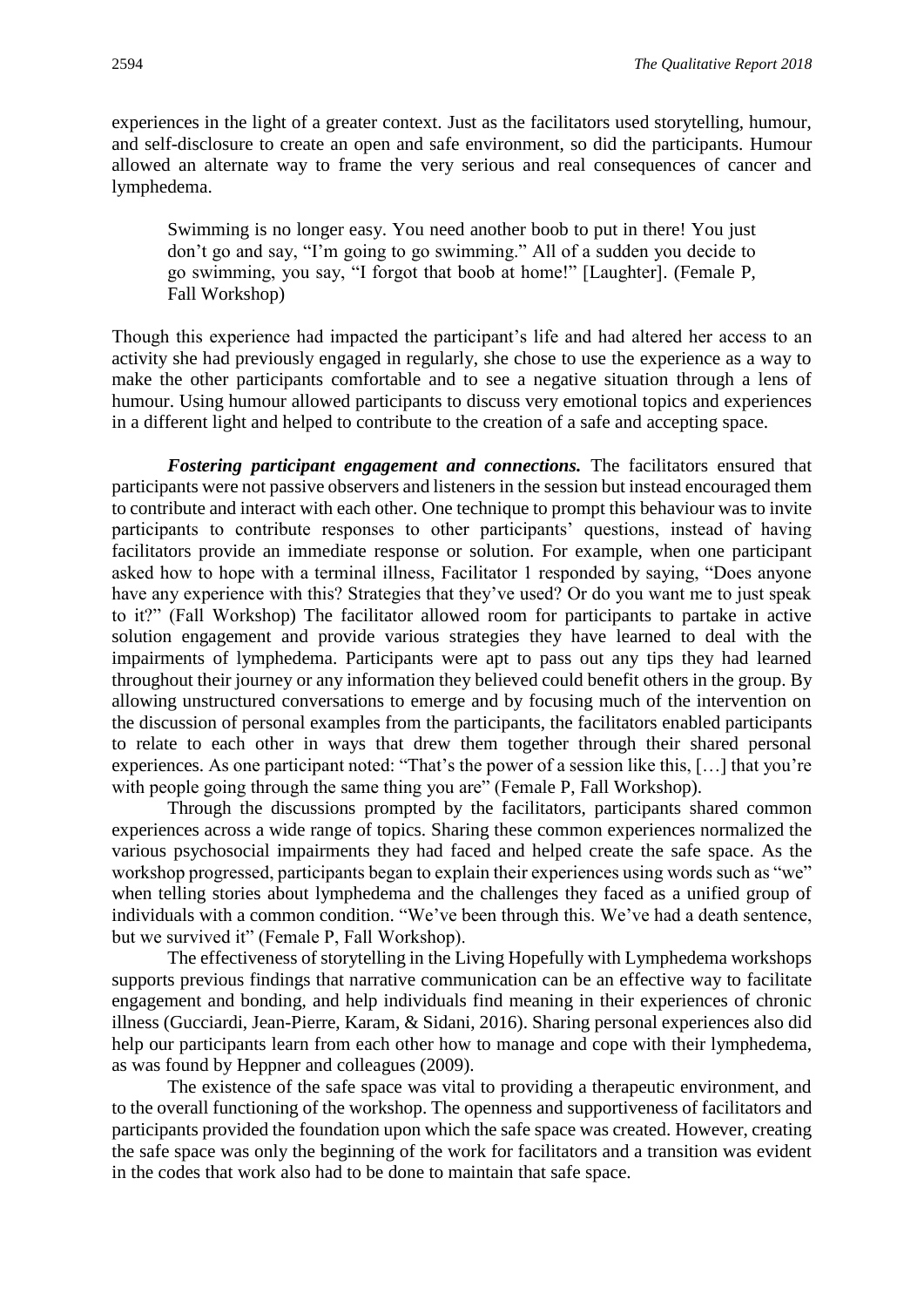**2. Maintaining the safe space.** Once the safe space had been created, the facilitators were tasked with maintaining it for the duration of the workshop. Maintaining a safe space was accomplished through the facilitators' management of the workshop and the ways in which they meet the needs of the participants. This included soliciting feedback, modifying the workshop, and tactfully guiding the conversation forward as necessary.

*Soliciting feedback.* Facilitators regularly asked for feedback in regard to the structure, content, and style of the workshop, emphasizing that the participants' thoughts and opinions were important and even crucial for the success of the workshop. This helped maintain the safe space as it taught participants that if there was something threatening their personal safety within the workshop, they were encouraged to comment on it. Not only could they point out these threats, but they could see something being done about them as a result. This openness and encouragement of free expression allowed for participants to safely express their opinions about the workshop, even if they were framed in terms of disappointment.

I will say I'm, kind of expected to hear a little bit more on the physical from an occupational therapist, you know, like […] occupational therapist deals more with the things you actually do and how to do them, and that's a piece that I heard from coming out today, is, it's how you move and that kind of thing. So I'm a little bit disappointed in that. (Female P, Spring Workshop)

The solicitation of feedback from participants throughout the workshop helped reinforce the safe space that had been created.

*Modifying the workshop.* Through the facilitators being responsive and accommodating requests made throughout the workshop, participants learned that their suggestions were valued and that the facilitators would work to meet their specific needs. In response to the comment presented from the participant in the spring workshop who wanted more from an occupational therapist, the facilitators arranged for a short presentation from the occupational therapist, adjusting the planned schedule as needed; the fall workshop was also revised before delivery to incorporate the requested content. In addition, the facilitators noted that the change and the request came from participants themselves:

So at the end of the last workshop a few of us stayed and we were chatting, you know, just sort of informally and I asked participants what else they wanted to do, and [Participant] mentioned that she wanted to hear more from the OT, and what she might do, so [Facilitator 3] has prepared just a little talk about what OTs do. (Facilitator 2, Spring Workshop)

By calling attention to ways the workshop was modified to meet the needs participants addressed, the facilitators were inviting others to voice their opinions, thus enabling the safe space to be maintained. The participant who wanted more information about occupational therapists also supported the safe space by stating, "I'm really glad that you got to explain [about OTs] today, and I'm really glad I asked" (Female P, Spring Workshop).

*Guiding the conversation.* Facilitators also maintained the safe space by sensitively managing the conversation when it got off topic or when they felt enough time had been spent on a particular topic. A balance had to be struck between allowing the participants to express the things that concerned them the most while still meeting the objectives of the workshop. One way this guidance was accomplished was by refocusing the participants when the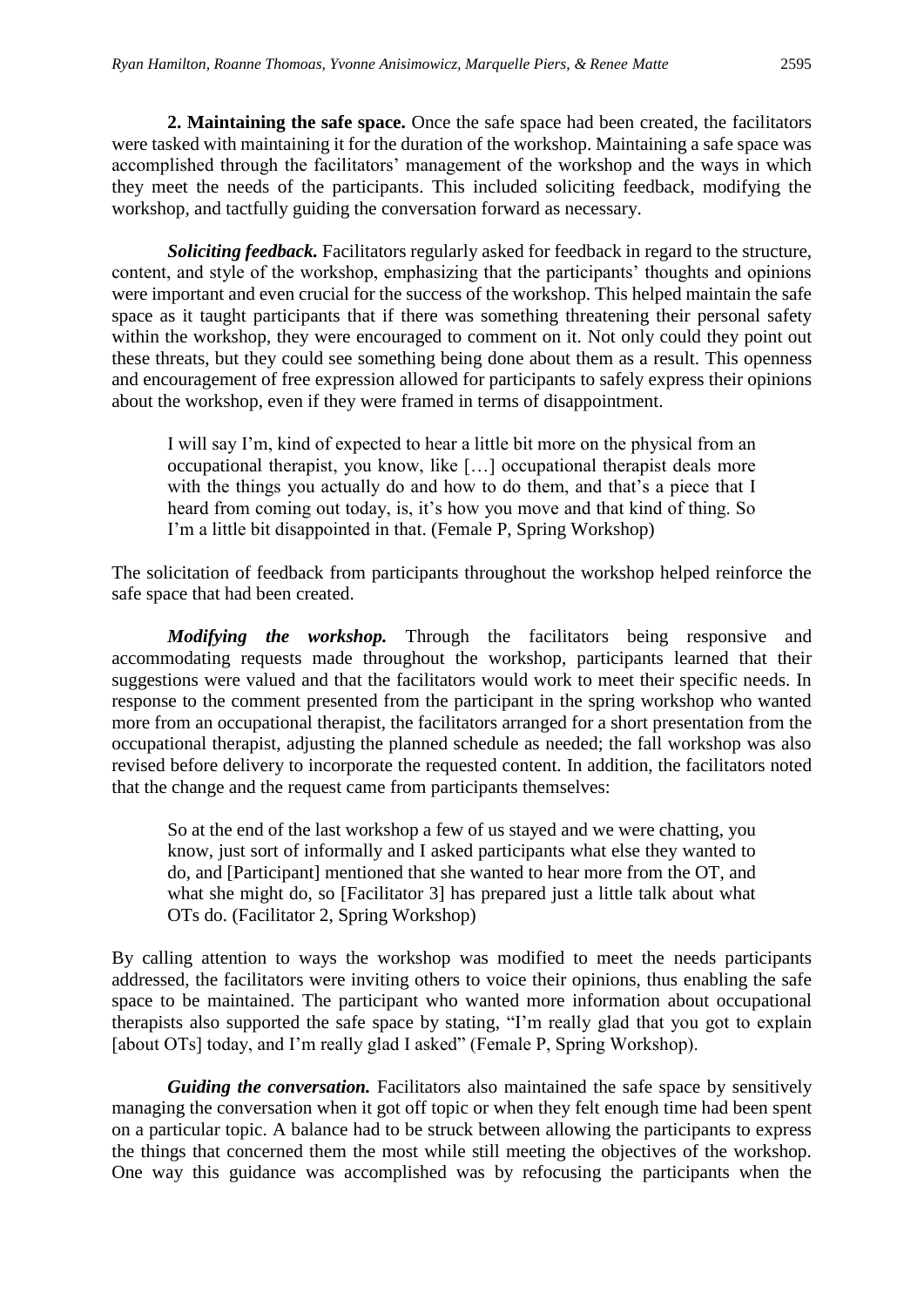conversation strayed off track: "So that's great! But back to the point" (Facilitator 2, Fall Workshop). This ensured that the workshop progressed through the various examples and exercises at an efficient pace: "So again, I don't want to cut this short, you have some really great suggestions, but I want to get to some of the materials that we prepared for you" (Facilitator 2, Fall Workshop). This relates to the safe space that was nurtured throughout the workshop, as facilitators typically embraced the comments and feedback then would often use humour as a way to control the conversation without appearing harsh:

So, listen, I'm gonna be, speaking of tyranny, when it comes to the agenda after lunch, there will be a tyranny imposed. No, I'm just kidding [laughing]. But we will keep moving the needle along. (Facilitator 1, Fall Workshop)

The facilitators did not reprimand participants for getting off topic or taking too long to answer questions, but instead expressed the need to switch topics or move swiftly through the examples by making the participants laugh and turning the situation into a joke.

Participant: Oh, oh, oh, I guess I should write something down, eh? Facilitator 1: Work first, chitter chatter second! (Spring Workshop)

**3. Protecting the safe space.** Although participants helped create a safe space for their fellows by giving support, normalizing experiences, and partaking in solution engagement, at times they also threatened the safety of the environment and the ability of participants to benefit fully from the interventions. This occurred when participants disagreed with facilitators concerning the content of the therapy and the structure of the workshop, disagreed and invalidated the experience of fellow participants, and complained excessively about the lack of services available to lymphedema patients.

*Disagreement with facilitators.* Conflict and differences of opinion threatened the supportive environment and the trust that had been developed between facilitators and participants, and among the participant group as a whole. One participant disagreed with a facilitator's specific viewpoint and resisted a particular intervention strategy, voicing disagreement on several occasions and attempting to undercut the effectiveness of the model when certain strategies or activities were suggested, despite facilitators explaining its effectiveness and the justification for using the specific technique.

I have a problem with this kind of cognitive behavioural model that's the only one that's ever researched, and therefore it's the best. Because that's the only research frame people are using. And it doesn't mention the body, and there are so many more different therapies, like mindfulness and somatic experiencing. (Female P, Fall Workshop)

The participant continued to offer criticism even after the facilitator explained that the cognitive aspect being discussed was only one of many that would be explored throughout the workshop, including the mindfulness piece.

Participant: I did mention that I found that script, sort of CBT model problematic, because it's all focused on your thoughts. And there are variations of that that exist, you know, there's a mindfulness based, cognitive behavioural therapy now […].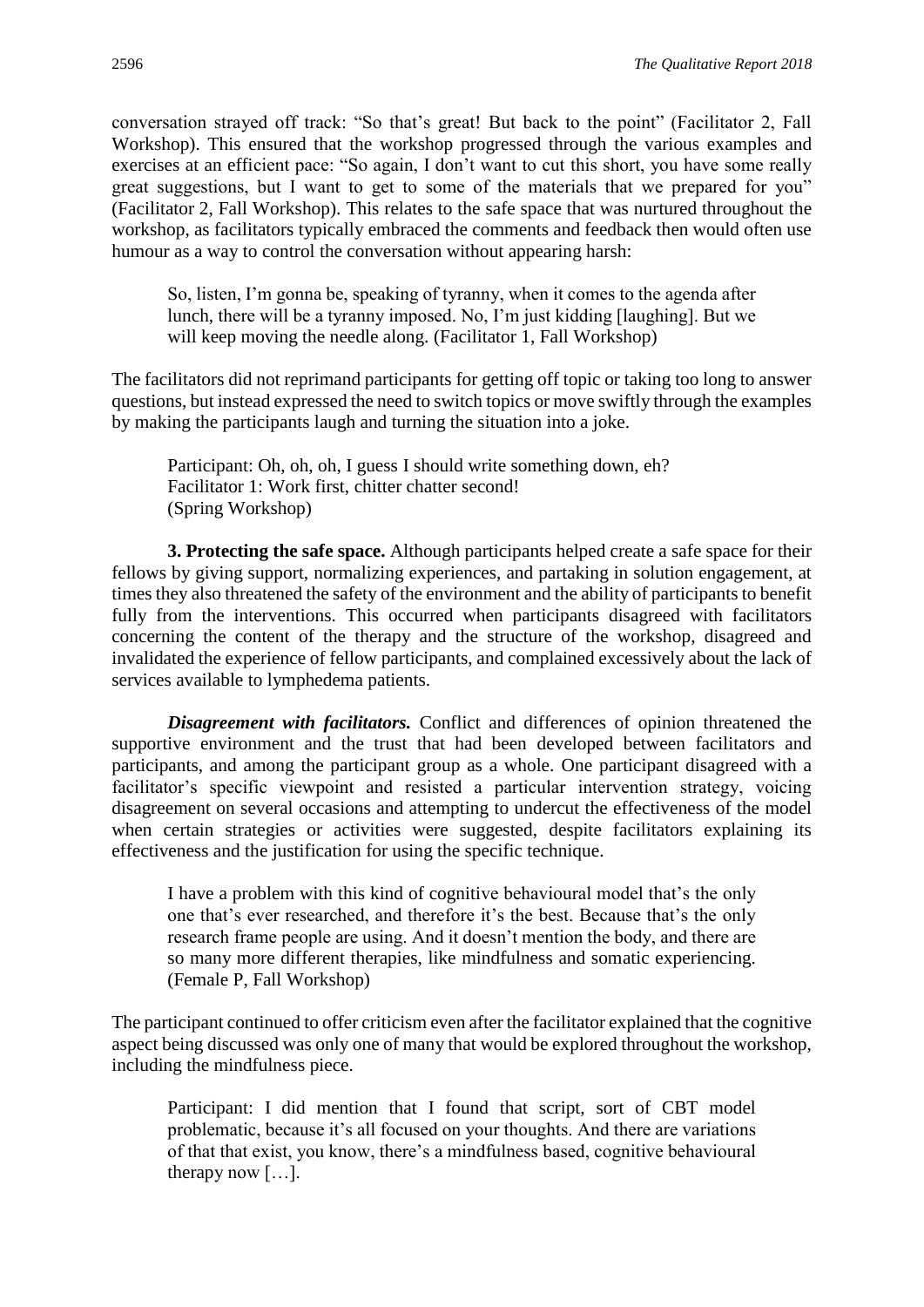Facilitator: Right. And there is a breathing exercise in your workbook, and you can find more breathing exercises online, you can find meditation CDs… Participant: In terms of that presentation, I think it could be harmful for people that have cancer. (Fall Workshop)

The dialogue continued with the participant diverting the conversation to their preferred approaches, despite the facilitator acknowledging the participant's point of view while pointing out that some of the other techniques were already part of the activities scheduled for later in the workshop. This undermined both the facilitators and the participants who had had positive experiences with the methods being disparaged. The conversation evolved into a lengthy digression on the risks and benefits of particular physical exercises, which the facilitator eventually was able to guide into an informative discussion rather than a disruptive one.

*Invalidating the experiences of others.* Some participants disagreed with each other to the extent that they were unable to agree to disagree, and instead ended up invalidating the opinions and experiences other participants were trying to share. This can hinder participants' willingness to be emotionally vulnerable and threaten the safe space that had been built and maintained. One specific disagreement that began with a conflict between a participant and a facilitator turned into a larger disagreement among many of the participants.

Participant 1: Okay, one thing you just said about hope… Okay, we're talking about, we were talking about someone who is terminal. Okay. They know they're not going to beat this. They can have as much whatever… there is no hope. Let's call a spade a spade. Facilitator 1: There's no hope for what? Participant 1: There's no hope for a cure. They are going to die. Okay. I had a girlfriend, who it will be two years Christmas day, who had a seizure, and she had brain cancer. She died in May. There was never any hope for her. Participant 2: But you have hope to die peacefully… Participant 1: Well this is what I'm getting at— Participant 3: There are different kinds of hope. Participant 1: [hostile tone] Just let me finish this, please, because this is one thing that I've learned. And I think it's something that a lot of people need to learn. There was never any hope. (Fall Workshop)

In this conversation exploring the idea that there are many things to hope *for*, one participant was adamant that hope only meant hope of survival and would not consider anything else, including co-participants' experiences of hope. Not only did this conversation derail the progression of the workshop and undermine the purpose, but the disagreement also threatened the safe space as participants may not have been as willing to open up or share their opinions with the group for fear of being judged or causing another disagreement.

*Excessive complaining.* When participants would complain at length without any interference from facilitators, the safe space of the workshop was threatened. Although in some cases complaining allowed participants to bond over shared experiences, it also sometimes led to hostility among the participants, as not all frustrations were shared: "If you're not satisfied? Do something about it! You know? Don't just sit there bitching about it, just go do something! Or find out somebody else maybe could help you, or whatever" (Male P, Fall Workshop). In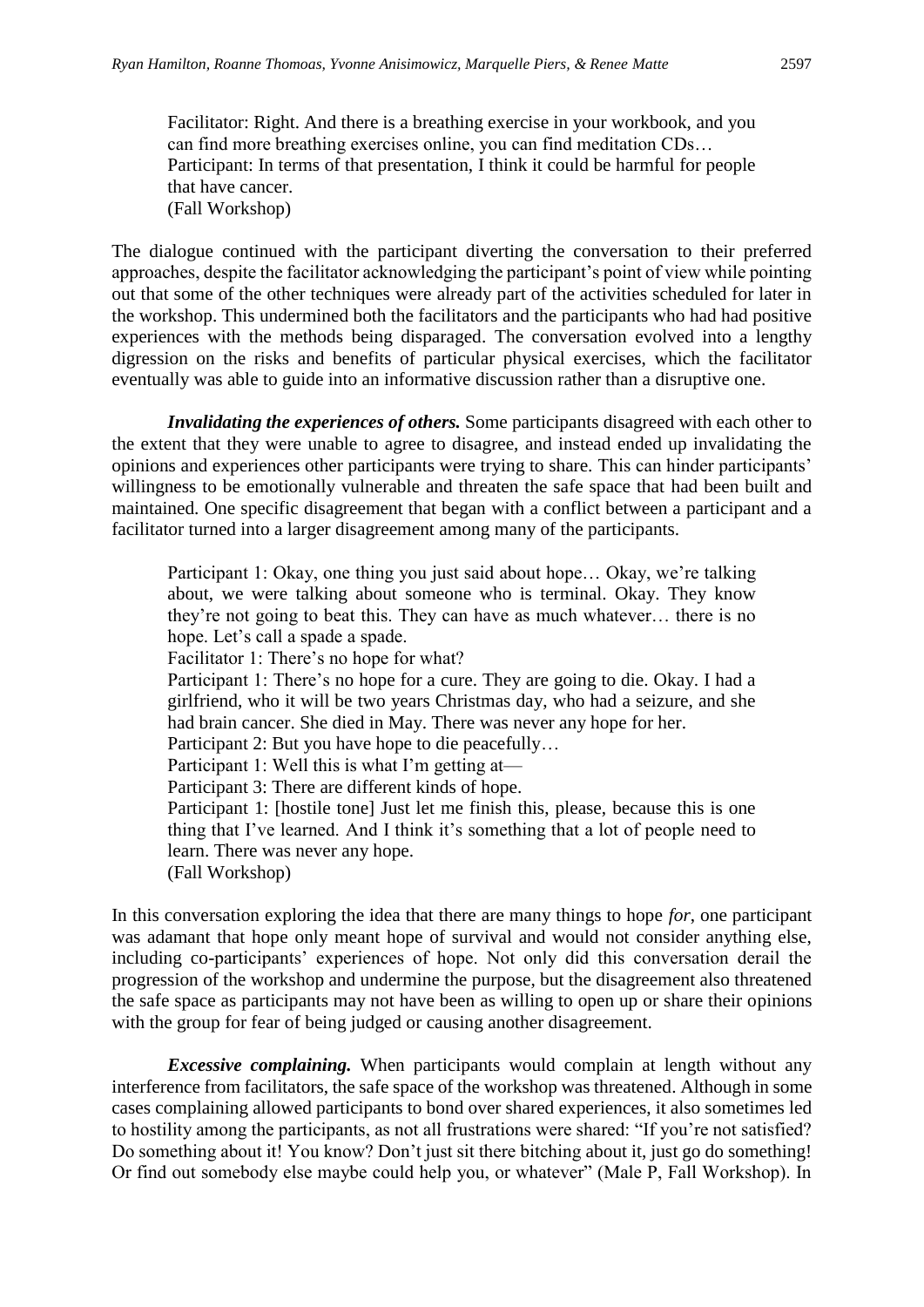summary, some participants noted the lack of services available for lymphedema and that not all treatment costs are covered by the public healthcare system, so although there was consensus that lymphedema patients experience challenges with respect to healthcare, some participants were also concerned that repeated discussion was unhelpful. When the comments become unproductive to learning about hope and coping, such as when the complaints are not about the workshop or are about topics the facilitators have no control over, the environment is threatened as the discussion loses focus and becomes ineffective. In those moments, instead of coping with the difficulties of lymphedema and finding hope amidst these struggles, participants were dwelling on their own frustrations. Having the group become mired in unproductive discussions interfered with and directly opposed the directive of the workshop, which was to teach hope-enhancing strategies. This is especially problematic since optimism has been found to aid in the process of transcendence, which provides a sense of meaning and purpose and allows for individuals to evaluate and prioritize hope amidst adverse environmental factors such as chronic illness (Duggleby et al., 2012). Having a positive outlook on life and accepting one's limitations has also been found to be an effective strategy for coping and decreasing the negative psychological and social impairments connected to the condition (Heppner et al., 2009).

#### **Discussion**

Throughout the Living Hopefully with Lymphedema workshops, facilitators and participants co-created a safe space in which to engage in therapy and worked together to maintain and protect that safe space. The use of an interpretive description design allowed us to discern the often-intertwined roles and contributions of participants and facilitators in these processes throughout the intervention. Because interpretive description incorporates qualitative approaches from a variety of disciplines, it was ideally suited to analyzing these types of complex relationships and experiences (Thorne et al., 2004). Furthermore, interpretive description allows for the study of process and context, which is well-suited to fulfilling our goal of capturing the "how" of a workshop. This research is unique in that we are investigating the ways in which desirable intervention outcomes are achieved, rather than focusing solely on what the outcomes were.

#### **Facilitation/Management**

The key aspects of facilitation in the Living Hopefully with Lymphedema workshops were (1) being accessible, (2) fostering participant engagement, and (3) being responsive to participant feedback and needs. Facilitators were honest and accepting with each other and with the participants; they modelled open and supportive behaviour that helped create the safe space for participants to engage in therapeutic activity. They used storytelling, humour, and selfdisclosure to make therapy more accessible and memorable, also making it more likely that participants would take the lessons home and apply them. One important way that facilitators demonstrated all three aspects at once was by soliciting honest feedback and modifying the workshop according to participants' responses.

#### **Participant Response**

Participant response to the workshop was overall very positive. They were particularly receptive to therapeutic intervention through storytelling, humour, and self-disclosure, from facilitators and from other participants. The stories helped make the lessons memorable and place the facilitators in a more accessible, friendly position as opposed to feeling as if they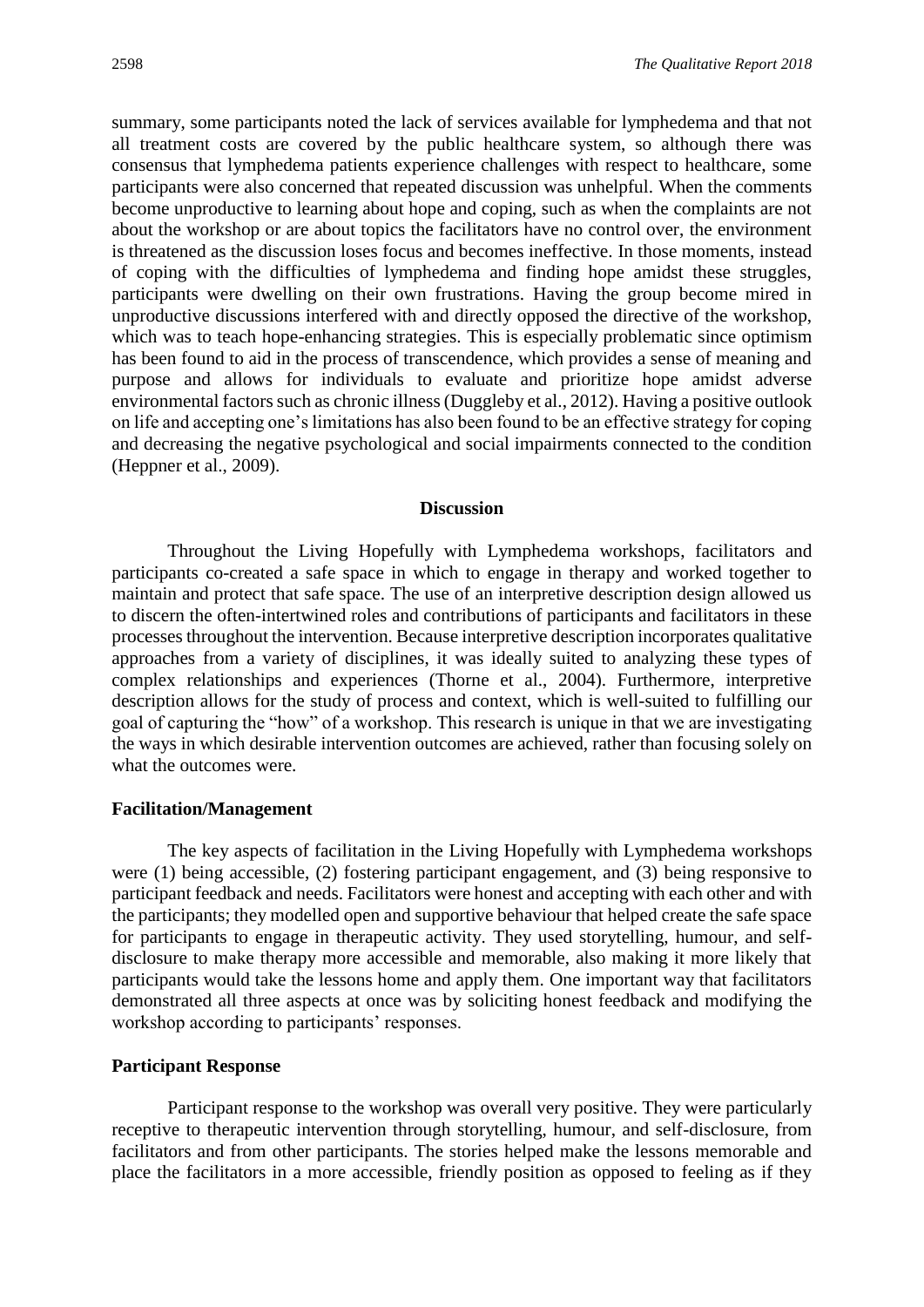were raised up as experts. When participants engaged in this type of sharing with each other, it normalized their experiences, and the support and encouragement they gave and received helped the group bond over their common experiences and create an atmosphere of "we" and "us" that reinforced the safe space. Participants noticed when facilitators modified the workshop in direct response to participant feedback and were pleased that they could share their needs and have them met.

#### **Recommendations for Workshop Development**

Workshop designers and facilitators should be aware of the problems identified herein and establish how they will be addressed prior to future workshop development. Strategies to manage issues should be in place before they arise so that facilitators are better prepared to deal with or diffuse them. In particular, facilitators need training and tools to handle hostile or aggressive situations, techniques to redirect or reframe the conversation when participants invalidate the experiences of others, and to anticipate complaining and be able to identify when it stops being a method of group bonding and becomes detrimental to the experience.

Facilitators could manage participants' disagreement with their strategies or with the workshop by strategically marking when to ask for feedback. Solicitation of feedback can be presented in a constructive light, providing an avenue for participants to disagree with facilitators in a constructive way that does not threaten the environment. To manage situations where participants invalidate the experiences of others, facilitators could avoid being drawn into disagreements, and encourage participants to respectfully acknowledge that others have different perspectives without invalidating them. They could also consider using these situations as an opportunity to discuss how individual experiences help shape differing perspectives (Krueger, 1998). Finally, facilitators could manage the excessive complaining by controlling the conversation in a way that allowed for participants to normalize their experience and bond over their shared frustrations, while minimizing the possibility of creating a negative and hostile environment. For instance, this could have been accomplished by prompting participants to once again partake in solution-focused activities. Since complaining in some instances did allow for participants to bond over shared experiences, it is suggested that further workshops anticipate complaining to a greater extent and incorporate any issues or complaints into exercises within the workshop to maximize the positive aspects gleaned from complaining while still protecting the safe space.

Designers and facilitators should build flexibility into the workshop wherever possible, structuring them so the format can accommodate changes based on participant feedback and needs. This was an important component of the Living Hopefully with Lymphedema workshops, as it allowed participants to tell facilitators what they needed from the experience, and when facilitators made the effort to meet those needs, it contributed to building the trust that is so vital to the therapeutic experience.

#### **Limitations**

Our findings regarding what helps and hinders the therapeutic process of a workshop or intervention were based on a sample of cancer survivors with secondary lymphedema and may not be transferable to workshops focusing on other conditions. In addition, the participants of the Living Hopefully with Lymphedema workshops were primarily Canadians of European descent; individuals from non-Western sociocultural groups may not respond the same way to the techniques identified in this study. The majority of participants were women, so the experiences of men may not be fully represented in this study. Finally, participants self-selected into the study, potentially creating a bias for individuals in greater need of an intervention, and,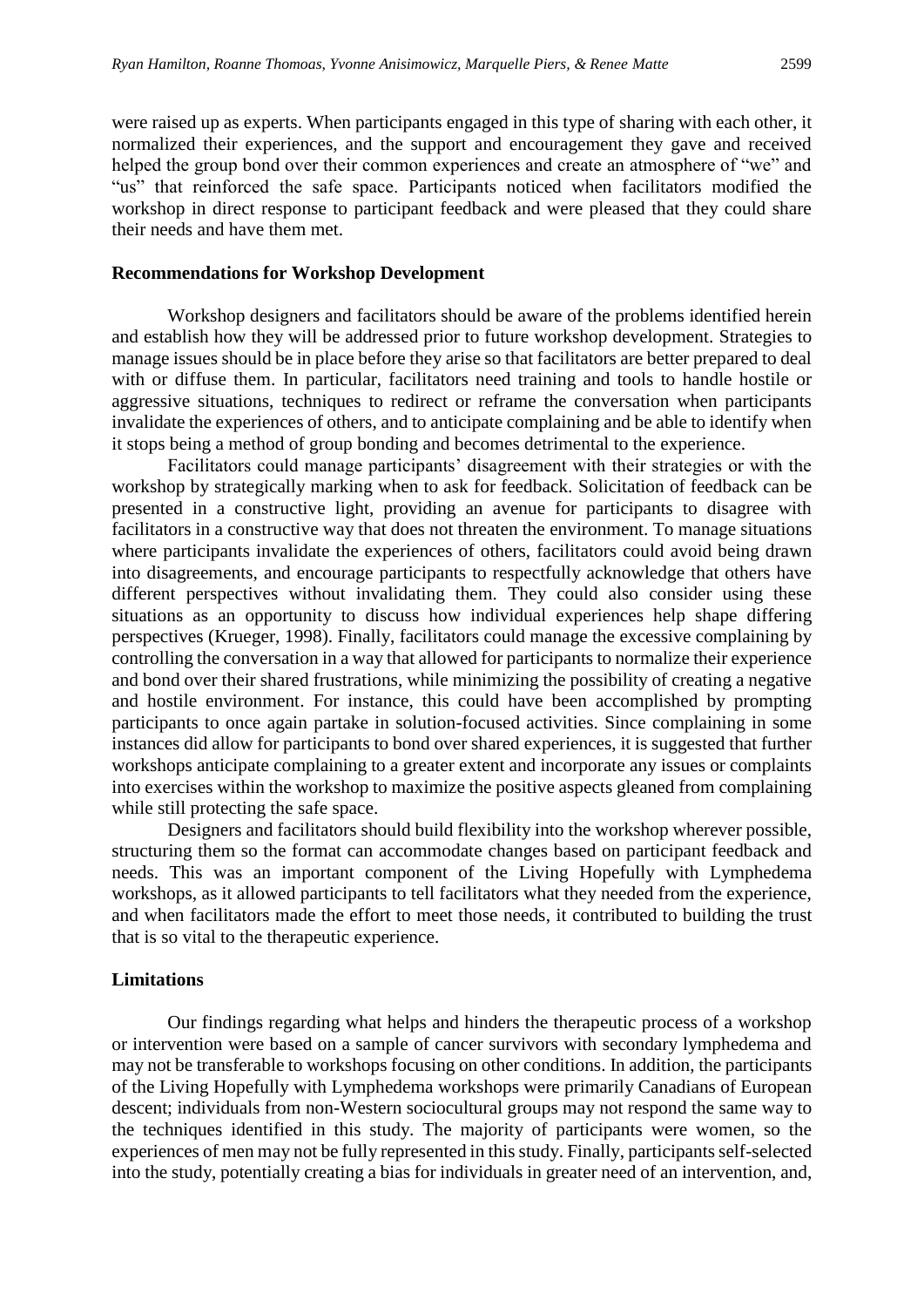conversely, for individuals physically and mentally well enough to attend. We acknowledge these limitations and hope that future studies will be better situated to explore how these findings might be applied in different contexts (see Campbell et al., 2007).

#### **Conclusion**

Setting the stage for a safe space was a crucial element to the success of this workshop. The safe space was co-created by facilitators and participants through the use of storytelling, humour, and self-disclosure; and by modelling open and supportive behaviour in their interactions. Successful facilitation involved being accessible, soliciting feedback, and responding to participant needs. Overall, participants responded positively to the workshop, supporting each other and bonding as a group over shared experiences. It is recommended that future workshop designs incorporate strategies to manage antagonistic or disrespectful situations and unproductive complaining.

#### **References**

- Cal, A., & Bahar, Z. (2016). Women's barriers to prevention of lymphedema after breast surgery and home care needs: A qualitative study. *Cancer Nursing, 39*, E17-E25. doi: 10.1097/NCC.0000000000000326
- Campbell, N. C., Murray, E., Darbyshire, J., Emery, J., Farmer, A., Griffiths, F., … Kinmonth, A. L. (2007). Designing and evaluating complex interventions to improve health care. *British Medical Journal, 334*, 455-459. doi: 10.1136/bmj.39108.379965.BE
- Canadian Cancer Society. (2015). Advisory committee on cancer statistics. *Canadian Cancer Statistics* 2015. Retrieved from http://www.cancer.ca/~/media/cancer.ca/CW/cancer%20information/cancer%20101/ Canadian%20cancer%20statistics/Canadian-Cancer-Statistics-2015-EN.pdf?la=en
- Chachaj, A., Małyszczak, K., Pyszel, K., Lukas, J., Tarkowski, R., Pudełko, M., ... Szuba, A. (2010). Physical and psychological impairments of women with upper limb lymphedema following breast cancer treatment. *Psycho-Oncology, 19,* 299-305. doi: 10.1002/pon.1573
- Cormier, J. N., Askew, R. L., Mungovan, K. S., Xing, Y., Ross, M. I., & Armer, J. M. (2010). Lymphedema beyond breast cancer: A systematic review and meta-analysis of cancerrelated secondary lymphedema. *Cancer*, *116*, 5138-5149. doi: 10.1002/cncr.25458
- Duggleby, W. D., Degner, L., Williams, A., Wright, K., Cooper, D., Popkin, D., & Holtslander, L. (2007). Living with hope: Initial evaluation of a psychosocial hope intervention for older palliative home care patients. *Journal of Pain and Symptom Management*, *33*, 247-257. doi: 10.1016/j.jpainsymman.2006.09.013
- Duggleby, W., Ghosh, S., Cooper, D., & Dwernychuk, L. (2013). Hope in newly diagnosed cancer patients. *Journal of Pain and Symptom Management*, *46*, 661-670. doi: 10.1016/j.jpainsymman.2012.12.004
- Duggleby, W., Hicks, D., Nekolaichuk, C., Holtslander, L., Williams, A., Chambers, T., & Eby, J. (2012). Hope, older adults, and chronic illness: A metasynthesis of qualitative research. *Journal of Advanced Nursing*, *68*, 1211-1223. doi: 10.1111/j.1365- 2648.2011.05919.x
- Eliott, J. A., & Olver, I. N. (2007). Hope and hoping in the talk of dying cancer patients. *Social Science & Medicine, 64,* 138-149. doi: 10.1016/j.socscimed.2006.08.029
- Felder, B. E. (2004). Hope and coping in patients with cancer diagnoses. *Cancer Nursing*, *27*, 320-324. doi: 10.1097/00002820-200407000-00009
- Folkman, S. (2010). Stress, coping, and hope. *Psycho-Oncology, 19,* 901-908. doi: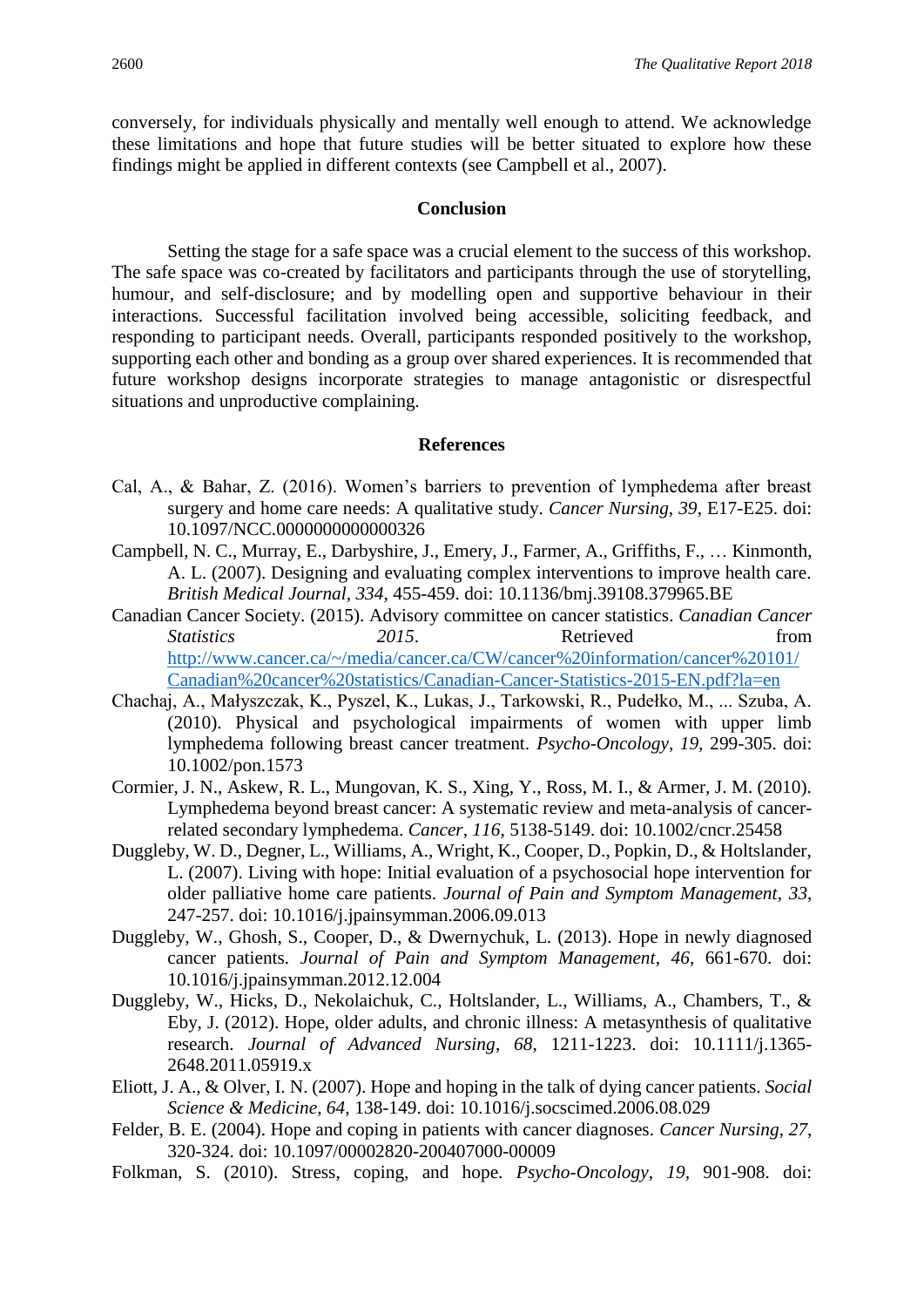10.1002/pon.1836

- Fu, M. R., & Rosedale, M. (2009). Breast cancer survivors' experiences of lymphedema-related symptoms. *Journal of Pain and Symptom Management*, *38*, 849-859. doi: 10.1016/j.jpainsymman.2009.04.030
- Fu, M. R., Ridner, S. H., Hu, S. H., Stewart, B. R., Cormier, J. N., & Armer, J. M. (2011). Psychosocial impact of lymphedema: A systematic review of literature from 2004 to 2011. *Psycho-Oncology, 22,* 1466-1484. doi: 10.1002/pon.3201
- Gucciardi, E., Jean-Pierre, N., Karam, G., & Sidani, S. (2016). Designing and delivering facilitated storytelling interventions for chronic disease self-management: A scoping review. *BMC Health Services Research, 16*, 249-262. doi:10.1186/s12913-016-1474-7
- Hamilton, R., Miedema, B., MacIntyre, L., & Easley, J. (2011). Using a positive self-talk intervention to enhance coping skills in breast cancer survivors: Lessons from a community-based group delivery model. *Current Oncology*, 18, e46-53.
- Hamilton, R., & Thomas, R. (2016). Renegotiating hope while living with lymphedema after cancer: A qualitative study. *European Journal of Cancer Care, 25*, 822-831. doi: 10.1111/ecc.12385
- Heppner, P. P., Tierney, C. G., Wang, Y.-W., Armer, J. M., Whitlow, N. M., & Reynolds, A. (2009). Breast cancer survivors coping with lymphedema: What all counselors need to know. *Journal of Counseling & Development*, *87*, 327-338. doi: 10.1002/j.1556- 6678.2009.tb00114.x
- Herth, K. (2000). Enhancing hope in people with a first recurrence of cancer. *Journal of Advanced Nursing, 32*, 1431-1441. doi: 10.1046/j.1365-2648.2000.01619.x
- Hunt, M. R. (2009). Strengths and challenges in the use of interpretive description: Reflections arising from a study of the moral experience of health professionals in humanitarian work. *Qualitative Health Research, 19*, 1284-1292. doi: 10.1177/1049732309344612
- Karadibak, D., Yavuzsen, T., & Saydam, S. (2008). Prospective trial of intensive decongestive physiotherapy for upper extremity lymphedema. *Journal of Surgical Oncology*, *97*, 572-577. doi: 10.1002/jso.21035
- Krippendorff, K. (2013). *Content analysis: An introduction to its methodology* (3rd ed.). Thousand Oaks, CA: Sage.
- Krueger, R. A. (1998). Moderating focus groups. In D. L. Morgan, & R. A. Krueger (Eds.), *The focus group kit* (Vol. 4). Thousand Oaks, CA: Sage Publications.
- Lazarus, R. S. (1993). From psychological stress to the emotions: A history of changing outlooks. *Annual Review of Psychology, 44*, 1-21. doi: 10.1146/annurev.ps.44.020193.000245
- Maree, J., & Beckmann, D. (2016). "Just live with it": Having to live with breast cancer related lymphedema. *Health SA Gesondheid, 21*, 77-85. doi: 10.1016/j.hsag.2015.08.003
- Radina, M. E. (2009). Breast cancer-related lymphedema: Implications for family leisure participation. *Family Relations*, *58*, 445-459. doi: 10.1111/j.1741-3729.2009.00565.x
- Radina, M. E., & Armer, J. M. (2001). Post-breast cancer lymphedema and the family: A qualitative investigation of families coping with chronic illness. *Journal of Family Nursing, 7,* 281-299. doi: 10.1177/107484070100700305
- Rockson, S. G., & Rivera, K. K. (2008). Estimating the population burden of lymphedema. *Annals of the New York Academy of Sciences*, *1131*, 147-154. doi: 10.1196/annals.1413.014
- Shah, C., & Vicini, F. A. (2011). Breast cancer-related arm lymphedema: Incidence rates, diagnostic techniques, optimal management and risk reduction strategies. *International Journal of Radiation Oncology*, Biology, Physics, *81*, 907-914. doi: 10.1016/j.ijrobp.2011.05.043
- Teo, I., Fingeret, M. C., Liu, J., & Chang, D. W. (2016). Coping and quality of life of patients